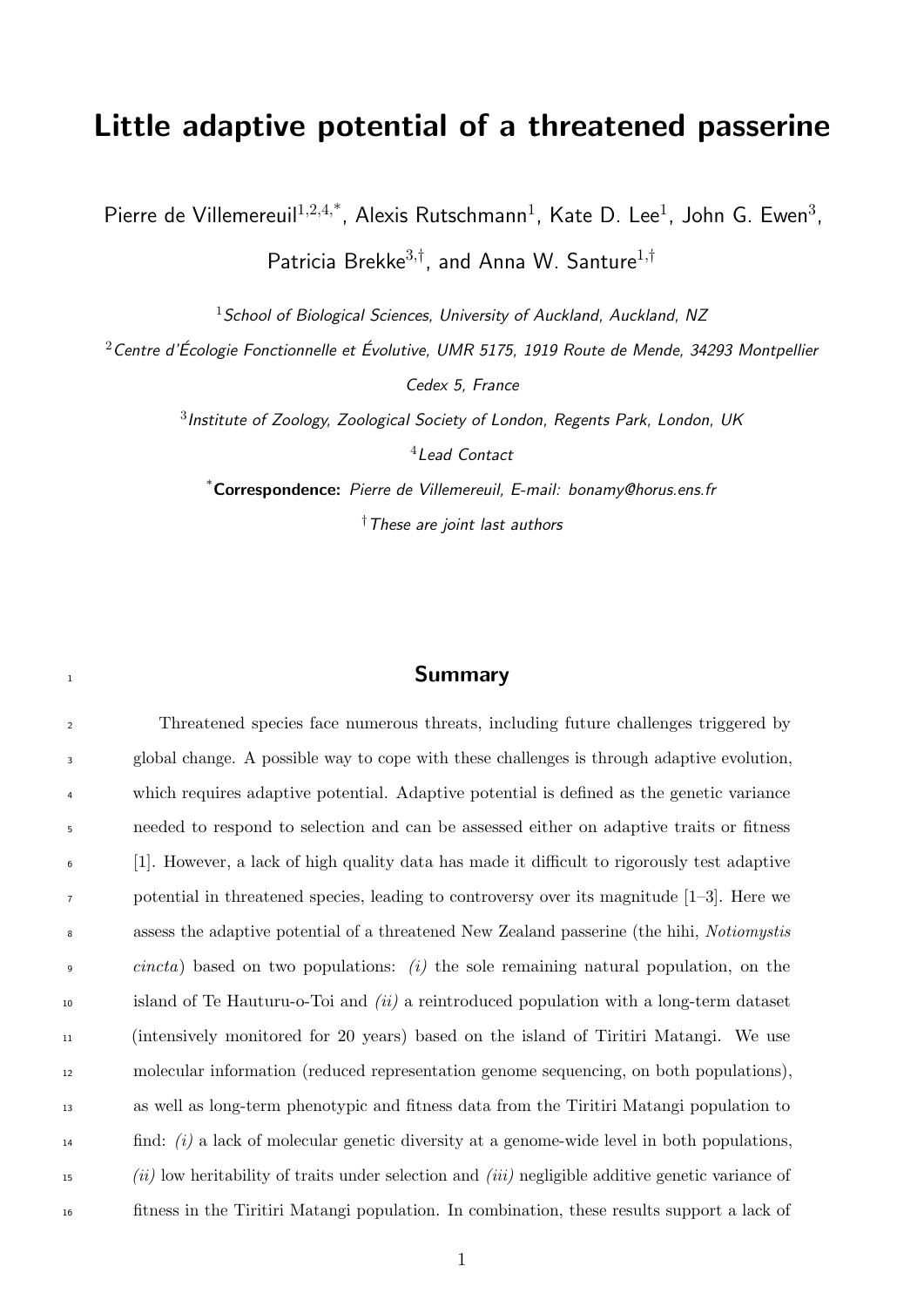adaptive potential in this threatened species. We discuss our findings within the context of other passerines and methods for assessing adaptive potential; and the impact of these results on conservation practice, for the hihi and species of conservation concern in general.

 Keywords: adaptation, Notiomystis cincta, heritability, quantitative genetics, conservation genet-ics, conservation biology

## Results

 The hihi (Notiomystis cincta, Du Bus, 1839) is an endemic New Zealand bird and the sole <sup>24</sup> representative of the *Notiomystidae* family [4]. Once common across the North Island, it is now naturally occurring only on the island of Te Hauturu-o-Toi (Little Barrier Island, population estimated around 1, 000 - 3, 000 individuals). As part of a concerted conservation effort, the hihi has been successfully reintroduced to six mammalian predator-free sanctuaries, one of which is situated on the island of Tiritiri Matangi (founded in 1995 by 53 reintroduced individuals and currently stable at around 100-175 breeding individuals). Since its establishment all breeding events have been intensively monitored, and every individual is systematically sampled and nestlings banded and morphological traits measured [5], making this one of the largest and most comprehensive long-term datasets of any threatened species. There is no dispersal in or out of either of the studied islands.

### 34 Molecular diversity

 Genomic sequence data from restriction site associated DNA (RAD) sequencing, a form of reduced representation genomic sequencing, revealed low genetic diversity in hihi. Sequence data was derived from 26 individuals from Te Hauturu-o-Toi and five individuals from Tiritiri 38 Matangi populations. The proportion of polymorphic sites within the RAD sequences was  $0.36\%$ <sup>39</sup> (SE  $\pm$  0.0091%) using both populations. Polymorphic sites were scarcer in Tiritiri Matangi  $40 \quad (0.22\%, \text{SE} \pm 0.0048\%)$ , when compared to the source population of Te Hauturu-o-Toi  $(0.34\%)$  $41 \text{ SE} \pm 0.0047\%$ , which might originate from the smaller sample size in Tiritiri Matangi, and/or the <sup>42</sup> bottleneck [6] when Tiritiri Matangi was established. The nucleotide diversity  $(\pi)$  was estimated 43 at 0.00095 (SE  $\pm$  4.64 × 10<sup>-6</sup>) and was also lower in Tiritiri Matangi (0.00088, SE  $\pm$  4.35 × 10<sup>-6</sup>)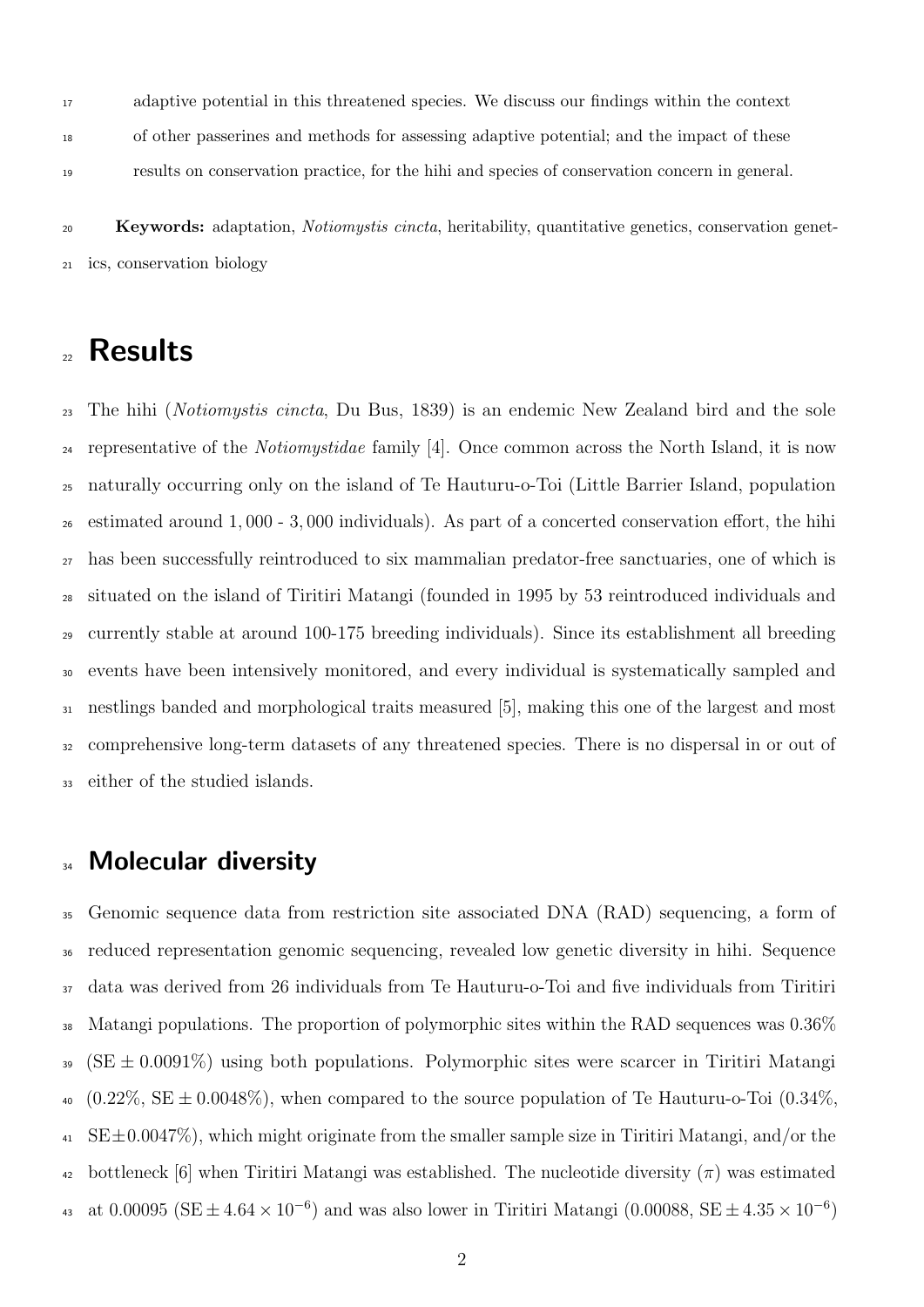<sup>44</sup> than in Te Hauturu-o-Toi (0.00095, SE  $\pm$  1.40  $\times$  10<sup>-5</sup>). Both of these molecular diversity metrics were lower than any comparable (i.e. 'sequence-based') estimates for passerine birds we have  $\frac{46}{10}$  been able to identify in the literature [see ??; 7–11]. Note that while the only threatened species (the Florida scrub-jay) included in our comparison has the lowest nucleotide diversity of the other species, the hihi still has a diversity 2.6 times lower.

### Quantitative genetics of traits

 We performed a quantitative genetics analysis on eleven commonly measured avian traits that were either directly measured or derived from the pedigree data in Tiritiri Matangi: three morphological traits (mass, tarsus length and head-to-bill length, all measured at 21 days of age, just before fledging), three life-history traits (longevity, probability of being recruited and age at first reproduction) and five breeding traits (lay date, number of eggs laid, hatching and fledgling success and time from egg laying to fledgling). To identify the traits under selection, we computed the linear and non-linear selective gradients [12, 13]. We then used 'animal models', a type of generalised linear mixed model, and pedigree information, accounting for confounding effects and using appropriate statistical distributions for each trait, to compute the additive so genetic variance  $(V_A)$  and heritability  $(h^2)$  of all the traits. Estimates are provided on the observed data scale, sensu [14]. Finally, we tested the ability of the sample size of our dataset to correctly estimate a small, but substantial signal for the adaptive traits and fitness with a simulation analysis. Detailed results are available in Table S1, Table S2 and Figure S3 of the Supplementary Information.

 Selection gradients All traits but time to fledge and age at first reproduction were under selection, with a significant linear and/or non-linear standardised selection gradient (?? and Table S1). The linear selection gradient was positive for all traits except for lay date (and age  $\sigma$  at first reproduction, although the linear gradient was not significant) for which a negative selection gradient was estimated. Except for adult longevity, all non-linear selection gradients were negative, which suggests stabilising selection is operating, particularly when the parameter was significant.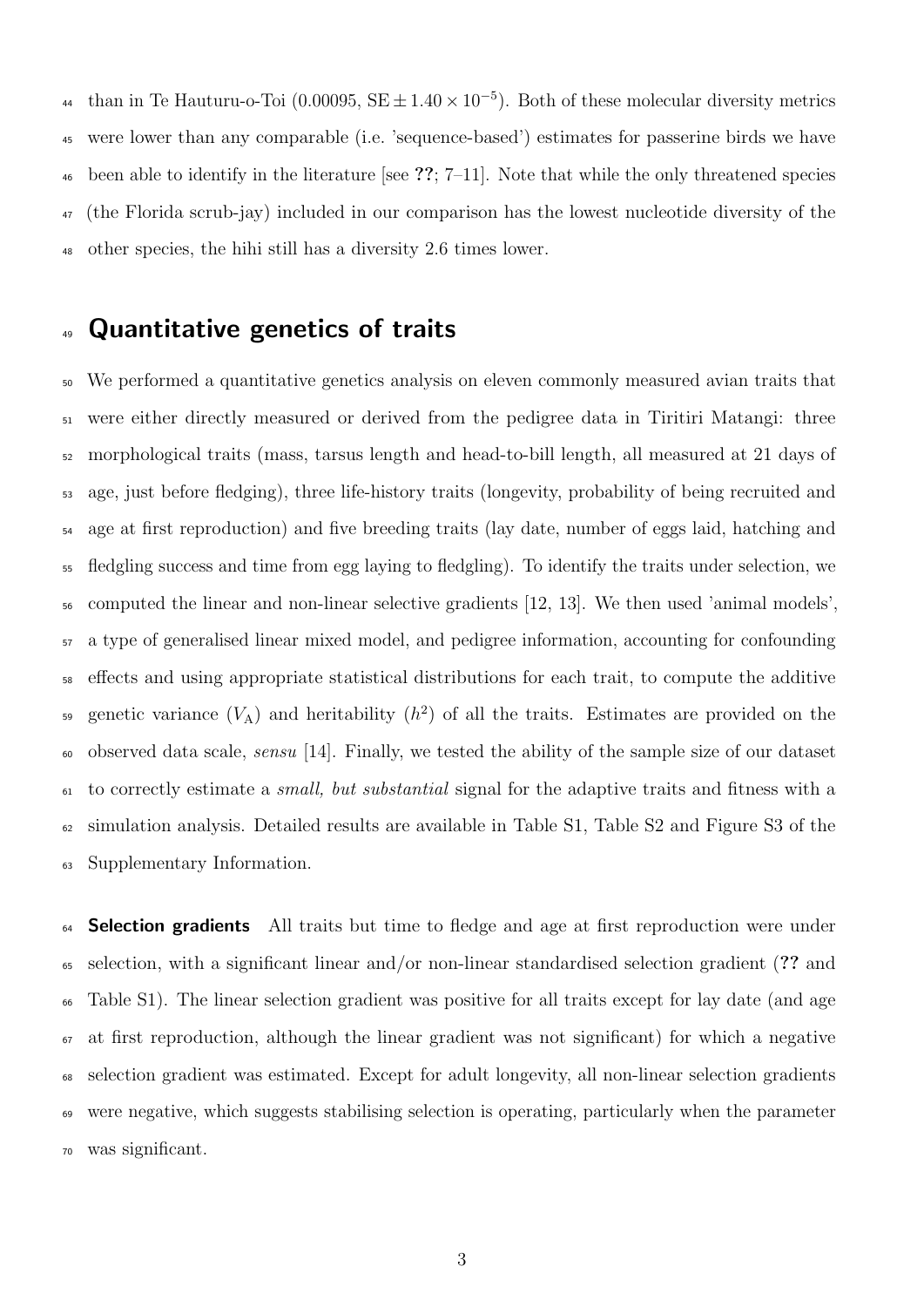Quantitative genetics of the studied traits Estimated posterior modes for heritabilities and additive genetic coefficients of variation of the three morphological traits were small (??, see also <sup>73</sup> Table S2 and Figure S2, fledgling mass:  $h^2 = 0.0329$ , additive genetic coefficient of variation  $U_{74}$  (CV<sub>A</sub>) = 3.5%; tarsus length:  $h^2 = 0.123$ , CV<sub>A</sub> = 1.7% and head-bill length:  $h^2 = 0.0581$ ,  $CV_A = 1.2\%)$ . In contrast to the morphological traits, all but one (lay date) life-history and <sup>76</sup> breeding traits had an estimated posterior mode for the heritability below  $10^{-3}$  (see ??, Table S2 and Figure S2). These extremely low estimates of heritability were driven by very low estimated values of the additive genetic variance, with all lower bounds of the 95% credible interval below <sup>79</sup> 10<sup>-7</sup>. Although the signal for a non-zero additive genetic variance for lay date was stronger, the so point estimate (posterior mode  $h^2 = 0.0289$ ) was still extremely low and the 95% credible interval lower bound close to zero (see Table S2). Our simulation analysis (Figure S3) demonstrated our data structure would be able to detect heritabilities as low as 0.1 with confidence for these traits.

### 84 Additive genetic variance of fitness

 The most direct measure of adaptive potential is the additive genetic variance of fitness. Here, we used an animal model with a zero-inflated Poisson distribution to compute the additive genetic variance of lifetime reproductive success of the individuals. This analysis suggests a very low adaptive potential in hihi, with extremely small additive genetic variances of both the zero-inflated and Poisson component of our model, resulting in extremely small heritabilities and evolvabilities (see Table 1). The zero-inflated component had a relatively large population mean of 0.759, which agrees well with the observed probability of not being recruited into the breeding population (0.724). Our simulation analysis (see Figure S3) placed these estimates rather below <sup>93</sup> what would be considered a *small, but substantial* signal for additive genetic variance of fitness. They also demonstrated an upward bias in the posterior median estimation for the evolvability 95 of the Poisson part, meaning that the true value of  $I_A$  is likely to lie between the posterior mode (0.000587) and posterior median (0.01) shown in Table 1.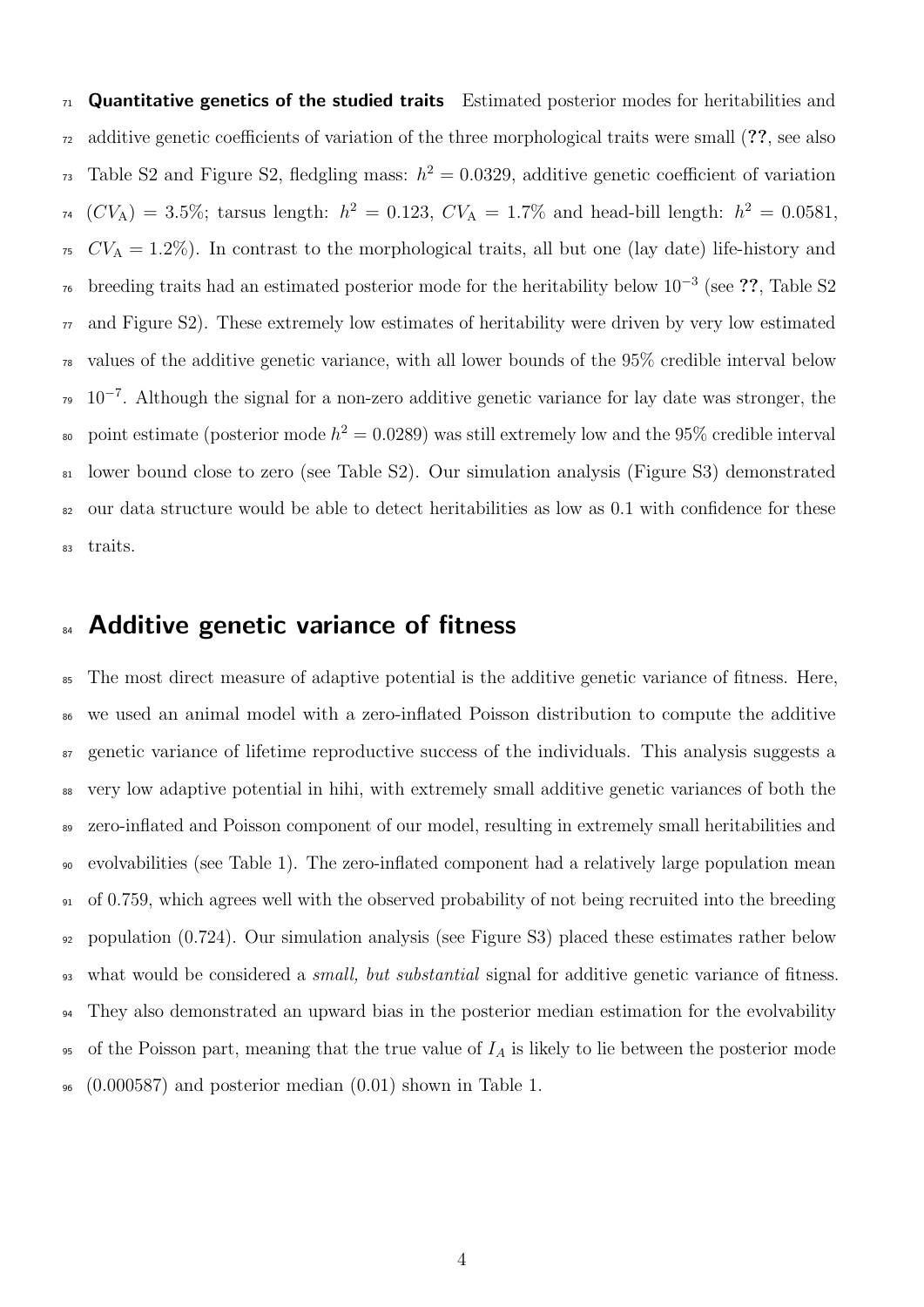## **97 Discussion**

 Lack of adaptive potential in the hihi in comparison to other species The three measures of adaptive potential we employed here all support a lack of general and adaptive genetic diversity in the hihi. The levels of molecular genetic diversity found in this study are consistent with a depleted diversity compared to other passerine species (??). Comparing individual heterozygosity in pairs of threatened and non-threatened bird species, [15] similarly found a diversity roughly two to five times lower in threatened birds. Our average level of individual heterozygosity (0.00069, see Figure S1) falls well within the range observed by [15] for threatened  $_{105}$  bird species (0.0004 – 0.00091). More generally, when compared to estimates available in the database from [16], our nucleotide diversity seems typical of threatened species (average nucleotide diversity of 0.00115 for the 33 species classified as vulnerable, endangered or critically endangered), although the majority of such species are not passerines and might differ due to other features (such as overall fecundity) given the larger phylogenetic divergence. All of the traits studied here displayed small to inconsequential levels of additive genetic variance and heritability. The analysis of two morphological traits (tarsus length and head-bill length) yielded small heritabilities, with two other traits (body mass and lay date) having at best ambiguous support for heritabilities away from zero. The life-history and breeding traits (except lay date) were all characterised by extremely low posterior heritabilities, with all below a value of 0.05. Our simulation analysis confirms that our sample size is sufficient to accurately estimate low heritabilities, and that the majority of our heritabilities are well below what might be considered <sup>117</sup> small, but substantial  $(h^2 = 0.1)$ , and hence that adaptive potential is very limited. Furthermore, these estimates remain extremely low in the context of typical heritability values for other passerines found in the current literature. For example, using bird species data available from [17] to compute an average heritability value, we found estimates larger than those found in this study for body mass ( $h^2 = 0.42$ , 98% of the values above ours), tarsus length ( $h^2 = 0.59$ , <sup>122</sup> 96%) and lay date ( $h^2 = 0.149, 90\%$ ). The additive genetic variance and related standardised measures were also very small for fitness. Only two other studies [18] used non-Gaussian animal models to measure and report the additive genetic variance of fitness [19, 20]. While they report variances on the latent scale, this is equivalent to our evolvability estimate [14]: the estimates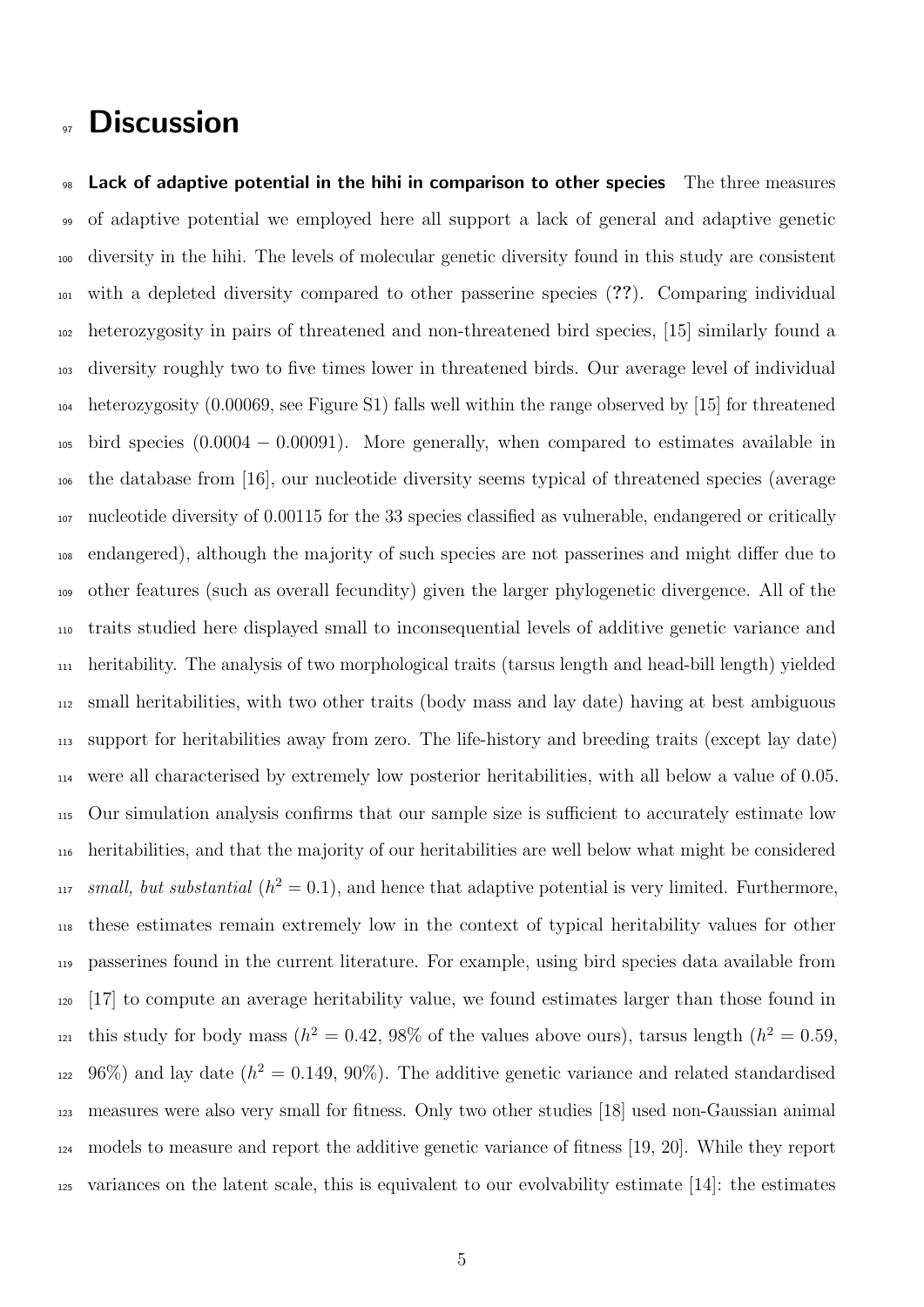126 for song sparrow (*Melospiza melodia*) of [20] are considerably greater than ours (1.72 for males and 2.01 for females), while the estimates for American red squirrel (Tamiasciurus hudsonicus) of [19] are more comparable to ours (from 0.004 to 0.017, but note that their credible intervals have much higher lower and upper bounds). While the additive genetic variance of relative fitness is more related to an instantaneous rate of adaptation, rather than a potential for future adaptation, it is one of the best proxies to predict the ability of a species to face environmental challenges [18, 21], especially for threatened species such as hihi that are already shifted away from their optimal habitat [22]. The lack of adaptive potential and reduced genetic diversity are likely to be as a result of the bottleneck experienced during the collapse of the species, as well as an extended period where the species consisted of a single population. The hihi was widespread across the North Island of New Zealand before its rapid decline following European colonisation with extirpation from the "mainland" by 1885 [6]. The range of the species was then restricted to a sole surviving population on Te Hauturu-o-Toi (3083 Ha) for more than a century. Despite changes in population size on Te Hauturu-o-Toi, hihi are thought to have retained a relatively stable level of genetic diversity. This is primarily due to the largely promiscuous mode of mating of the hihi, with an extremely high rate of extra-pair paternity [23, 24] and high natal dispersal [25]. The remnant population is also currently estimated to be large and stable [26] and no trace of a recent bottleneck was found using microsatellite data [6]. However, information about past hihi diversity and the composition of Te Hauturu-o-Toi at the time of collapse are unfortunately harder to infer.

146 Relationship between molecular genetic diversity and adaptive potential The lack of molecular genetic diversity in the hihi differs from previous conclusions of [6], who found a high genetic diversity, based on microsatellites, in the reintroduced populations and a small reduction in genetic diversity following reintroduction events. This difference is likely because [6] report relative rather than absolute diversity, i.e. here we include monomorphic sites. Our approach allows for a direct between-species comparison of the levels of polymorphism and related per-site nucleotide diversity. Nucleotide diversity will also be relatively slow to recover from erosion due to a low per-nucleotide mutation rate compared to microsatellite markers. In contrast, microsatellites provide information on the distribution of polymorphism (i.e. population structure) rather than its actual level (although number of alleles can be used for this, genotyped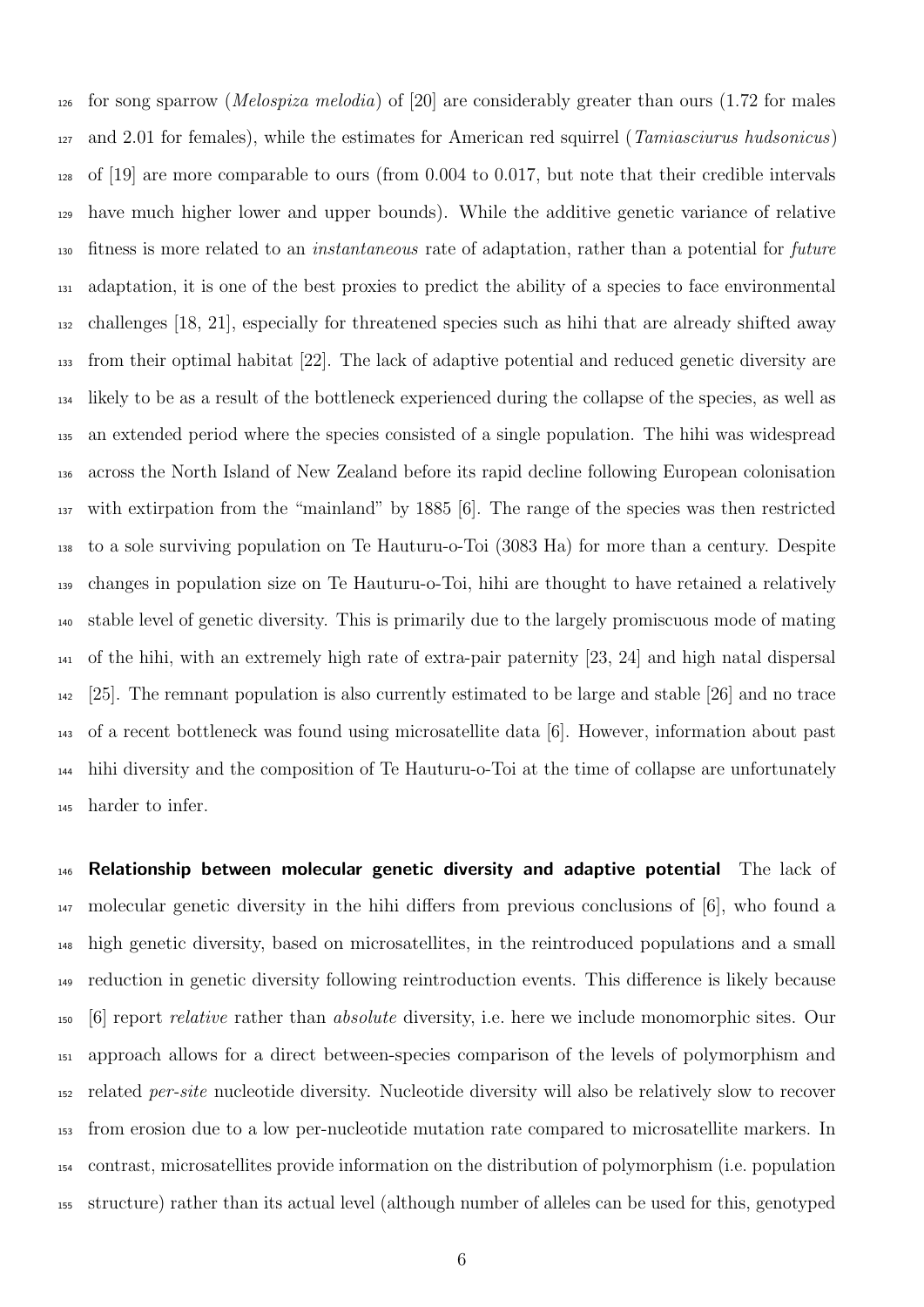microsatellites are usually chosen to be polymorphic in the first place, leading to ascertainment bias, [27]). Average per-site nucleotide diversity is also a more convincing molecular proxy of adaptive potential, being closer to the definition of the per-locus additive genetic variance [28]. A meta-analysis [29] demonstrated little connection between adaptive potential and diversity at molecular markers, which we suggest may be an artifact of ascertainment bias (e.g. using relative, rather than absolute, diversity). While relative diversity might still be a useful measure to study e.g. inbreeding issues [30–32], we thus advocate for the use of diversity estimates based on sequence polymorphism as these are more closely related to adaptive potential.

**Consequences for conservation** Our results suggest that hihi currently do not have the adaptive potential to evolve in response to the environmental threats the species is exposed to (and, possibly, will be exposed to in the future), despite strong signs of selection detected for all but two studied traits (see ?? and [22] for a detailed analysis of lay date). Despite this, most hihi populations are currently showing good demographic health with supportive management (including predator control and supplementary feeding). In particular, the hihi population on Tiritiri Matangi is one of the most productive and currently being used as a source of birds for translocation to other populations [5]. However, our results raise a number of questions about the future management of threatened populations. A fundamental objective of conservation management is to maximize the number and size of populations as quickly as possible, thus avoiding heightened extinction risk stemming from stochastic processes in small populations. Recovering species whose populations have become chronically small will likely face similar problems of low adaptive potential, as we have reported for the hihi. However, the management objective of increasing population size and numbers will ultimately also create conditions which will allow regeneration of adaptive potential, albeit over a long period of time. Theoretical models indicate that the level of genetic variance recovered over time will 180 depend on the population effective size  $N_e$ , although the time to equilibrium is also of  $N_e$  generations [33, 34]. A reassuring property of the regeneration of genetic variation, however, is that it is gradual (what is gained is gained, as long as conditions are stable) and quicker at the beginning of the process [33]. Nonetheless, when managing rapid recovery from small population sizes, conservation managers should be cautious of the unintentional genetic legacy effects that may ultimately reduce population viability; i.e. increased inbreeding and genetic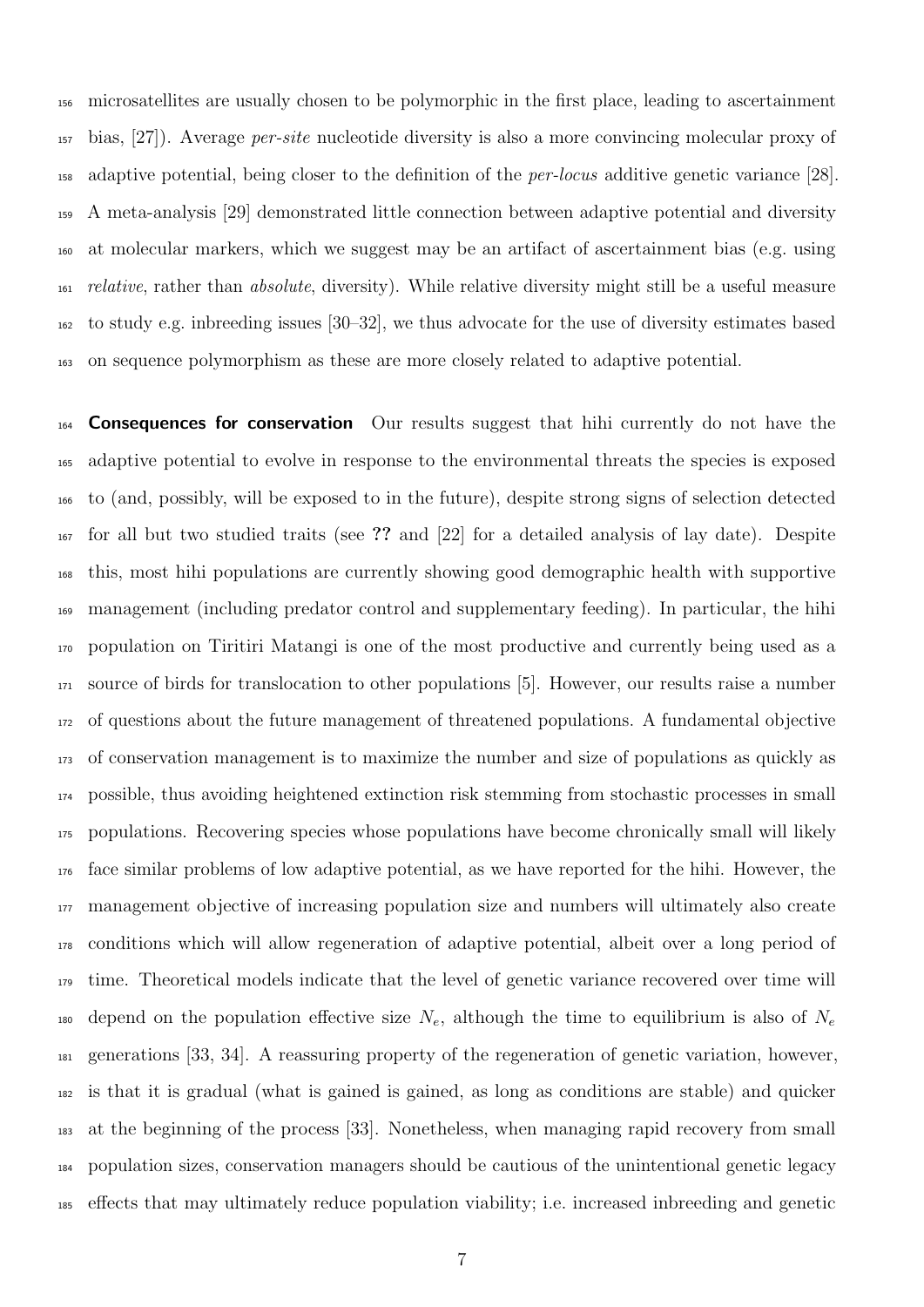drift. Both inbreeding accumulation and drift may be promoted, for example, by prioritising a few prolific breeders in a chronically small population in contrast to managing for wider founder representation [35, 36]. The costs and benefits of alternative recovery strategies (combining genetic and non-genetic elements) should be projected as probabilistic extinction risks at suitably long time scales to optimize management effort. Once populations have been recovered to a larger size they will still likely require management support to protect or mitigate environmental pressure in until such time as adaptive potential has been restored.

<sup>193</sup> **Acknowledgements** We extend many thanks to the volunteers, past students and Department of Conservation staff who have contributed to monitoring the Tiritiri Matangi hihi population and to the Hihi Recovery Group, Department of Conservation, and Supporters of Tiritiri Matangi for maintaining such a long term vision in monitoring and management of this population. We acknowledge Ngati Manuhiri as Mana Whenua and Kaitiaki of Te Hauturu-o-Toi and its taonga, including hihi. We thank three anonymous reviewers for their insightful comments that improved the manuscript. We are very grateful to Nancy Chen and Charles Perrier for calculating and providing diversity estimates for Florida scrub-jay and for the tit species respectively. Finally, many thanks to Rachel Tucker and Jon Slate at the NERC Biomolecular Analysis Facility, University of Sheffield, for completing the DNA extractions, and to Johanna Nielsen and Kang-Wook Kim for help with microsatellite genotyping. PdV, AWS, KDL, PB and JGE were supported by a Marsden Grant (UOA1408) awarded to AWS from the New Zealand Royal Society Te Aparangi. AWS was also supported by a New Zealand National Science Challenge Biological Heritage Project Grant, Project 1.4, and PB and the genotyping were also supported by an AXA Fellowship. AR was supported by a grant from the Faculty Research Development Fund of the University of Auckland.

<sup>209</sup> **Author contributions** AWS and PB conceived of the study. JGE developed the demographic dataset and supervised the data collection. PB developed the microsatellite dataset, supervised the genotyping and performed the pedigree reconstruction. KDL performed the genome assembly. PdV designed and conducted the analysis of the data, with advice from all other authors. PdV wrote the paper, with input from all other authors.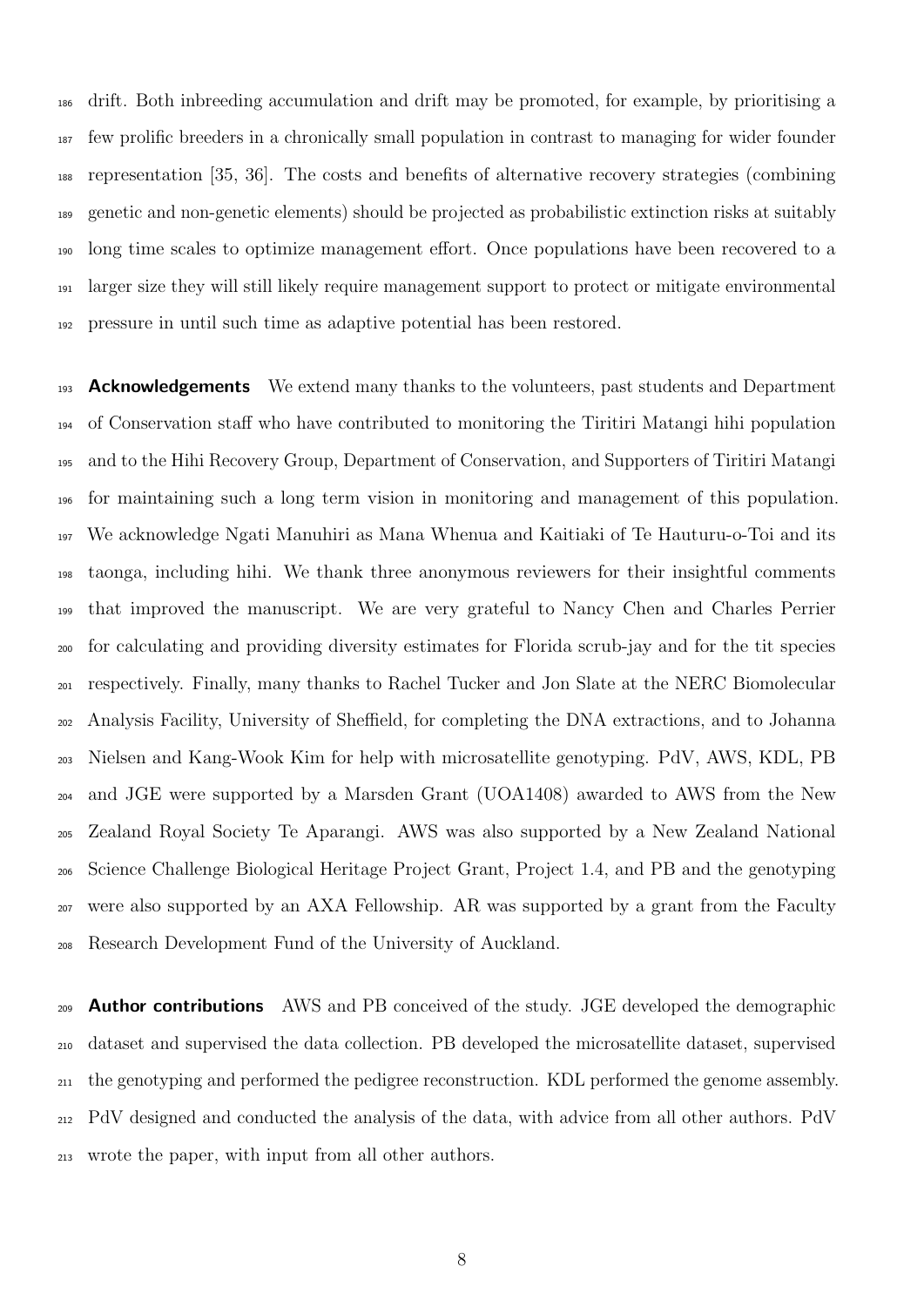<sup>214</sup> Ethical statement Permissions to conduct research and collect blood samples on Tiritiri Matangi and Te Hauturu-o-Toi were granted by the New Zealand Department of Conservation, permit numbers 36186-FAU, 15073-RES, 24128-FAU, 13939-RES and 44300-FAU.

 $_{217}$  **Declaration of Interests** The authors declare no competing interests.

# References

- 1 Hoffmann, A. A., Sgr, C. M., and Kristensen, T. N. (2017). Revisiting adaptive potential, population size, and conservation. Trends Ecol. Evol. 32.7, 506–517.
- 2 Willi, Y., Buskirk, J. V., and Hoffmann, A. A. (2006). Limits to the adaptive potential of small populations. Annu. Rev. Ecol. Evol. Syst. 37.1, 433–458.
- 3 Wood, J. L. A., Yates, M. C., and Fraser, D. J. (2016). Are heritability and selection related to population size in nature? Meta-analysis and conservation implications. Evol. Appl. 9.5, 640–657.
- 4 Driskell, A., Christidis, L., Gill, B. J., Boles, W. E., Barker, F. K., and Longmore, N. W. (2007). A new endemic family of New Zealand passerine birds: adding heat to a biodiversity hotspot. Aust. J. Zool. 55.2, 73.
- 5 Armstrong, D. P. and Ewen, J. G. (2013). Consistency, continuity and creativity: long-term studies of population dynamics on Tiritiri Matangi Island. N. Z. J. Ecol. 37.3, 288.
- 6 Brekke, P., Bennett, P. M., Santure, A. W., and Ewen, J. G. (2011). High genetic diversity in the remnant island population of hihi and the genetic consequences of re-introduction. Mol. Ecol. 20.1, 29–45.
- 7 Chen, N., Hout, C. V. V., Gottipati, S., and Clark, A. G. (2014). Using Mendelian inheritance to improve high-throughput SNP discovery. Genetics 198.3, 847–857.
- 8 Perrier, C., Campo, A. L. del, Szulkin, M., Demeyrier, V., Gregoire, A., and Charmantier, A. (2018a). Great tits and the city: Distribution of genomic diversity and geneenvironment associations
- along an urbanization gradient. Evol. Appl. 11.5, 593–613.
- 9 Perrier, C., Delahaie, B., and Charmantier, A. (2018b). Heritability estimates from genomewide relatedness matrices in wild populations: Application to a passerine, using a small sample size. Mol. Ecol. Resour. 18.4, 838–853.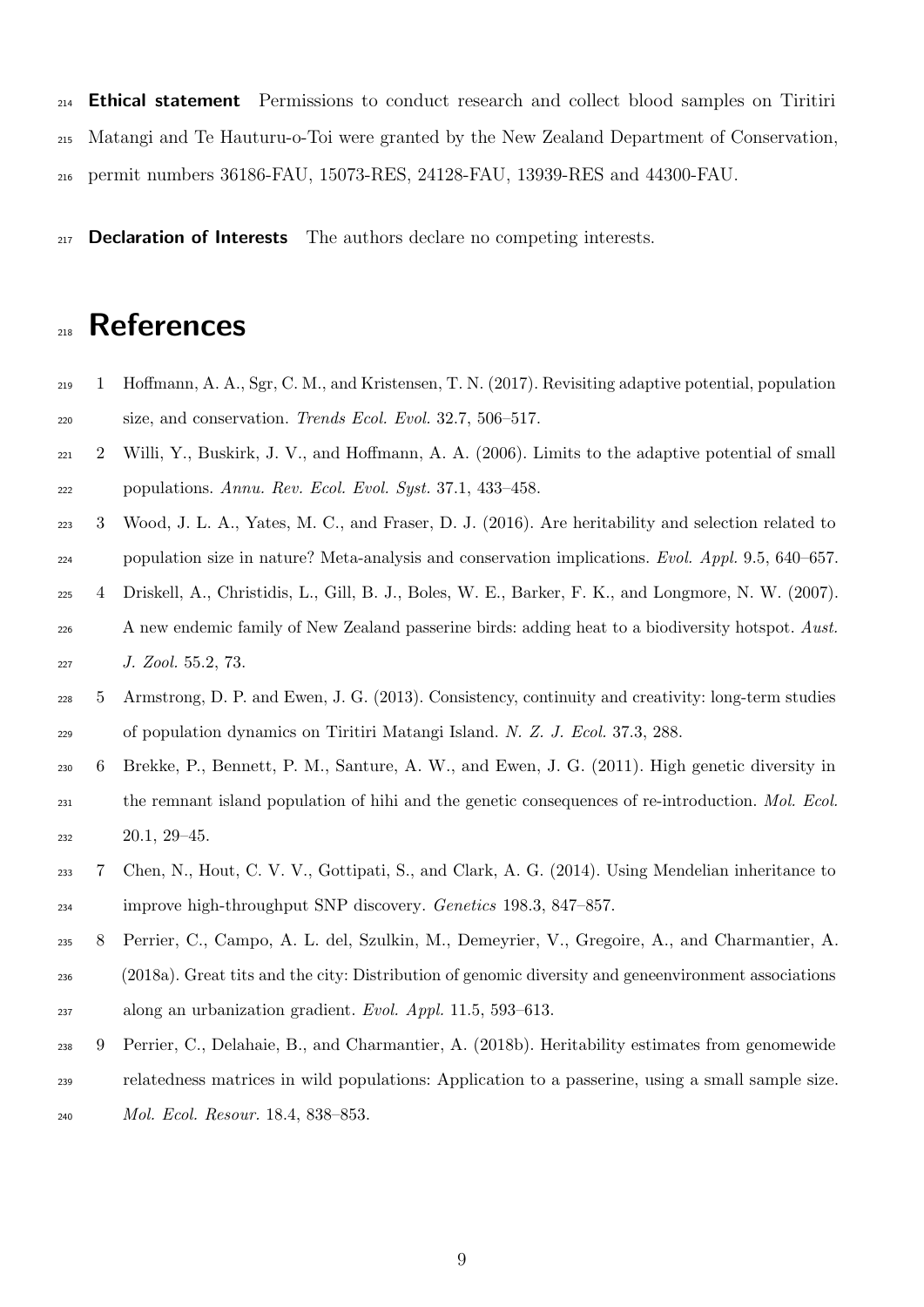- 10 Shultz, A. J., Baker, A. J., Hill, G. E., Nolan, P. M., and Edwards, S. V. (2016). SNPs across time and space: population genomic signatures of founder events and epizootics in the House Finch (Haemorhous mexicanus). Ecol. Evol. 6.20, 7475–7489.
- 11 Dutoit, L., Burri, R., Nater, A., Mugal, C. F., and Ellegren, H. (2017). Genomic distribution and estimation of nucleotide diversity in natural populations: perspectives from the collared flycatcher (Ficedula albicollis) genome. Mol. Ecol. Resour. 17.4, 586–597.
- 12 Lande, R. and Arnold, S. J. (1983). The measurement of selection on correlated characters. Evolution 37.6, 1210–1226.
- 13 Morrissey, M. and Goudie, I. B. J. (2016). Analytical results for directional and quadratic selection gradients for log-linear models of fitness functions. bioRxiv, 040618.
- 14 de Villemereuil, P., Schielzeth, H., Nakagawa, S., and Morrissey, M. B. (2016). General methods for evolutionary quantitative genetic inference from generalised mixed models. Genetics 204.3, 1281–1294.
- 15 Li, S. et al. (2014). Genomic signatures of near-extinction and rebirth of the crested ibis and other endangered bird species. Genome Biology 15.12, 557.
- 16 Robinson, J. A., Ortega-Del Vecchyo, D., Fan, Z., Kim, B. Y., vonHoldt, B. M., Marsden, C. D., Lohmueller, K. E., and Wayne, R. K. (2016). Genomic flatlining in the endangered island fox. Current Biology 26.9, 1183–1189.
- 17 Postma, E. (2014). Four decades of estimating heritabilities in wild vertebrate populations: <sup>260</sup> Improved methods, more data, better estimates. *Quantitative Genetics in the Wild.* Ed. by A.
- Charmantier, D. Garant, and L. E. B. Kruuk. Oxford (UK): Oxford University Press, pp. 16–33.
- 18 Hendry, A. P., Schoen, D. J., Wolak, M. E., and Reid, J. M. (2018). The contemporary evolution of fitness. Annu. Rev. Ecol. Evol. Syst. 49.1, 457–476.
- 19 McFarlane, S. E., Gorrell, J. C., Coltman, D. W., Humphries, M. M., Boutin, S., and McAdam, A. G. (2014). Very low levels of direct additive genetic variance in fitness and fitness components in a red squirrel population. Ecology and Evolution 4.10, 1729–1738.
- 20 Wolak, M. E., Arcese, P., Keller, L. F., Nietlisbach, P., and Reid, J. M. (2018). Sex-specific additive genetic variances and correlations for fitness in a song sparrow (Melospiza melodia) population subject to natural immigration and inbreeding. Evolution 72.10, 2057–2075.
- 21 Shaw, R. G. (2018). From the past to the future: considering the value and limits of evolutionary prediction. The American Naturalist.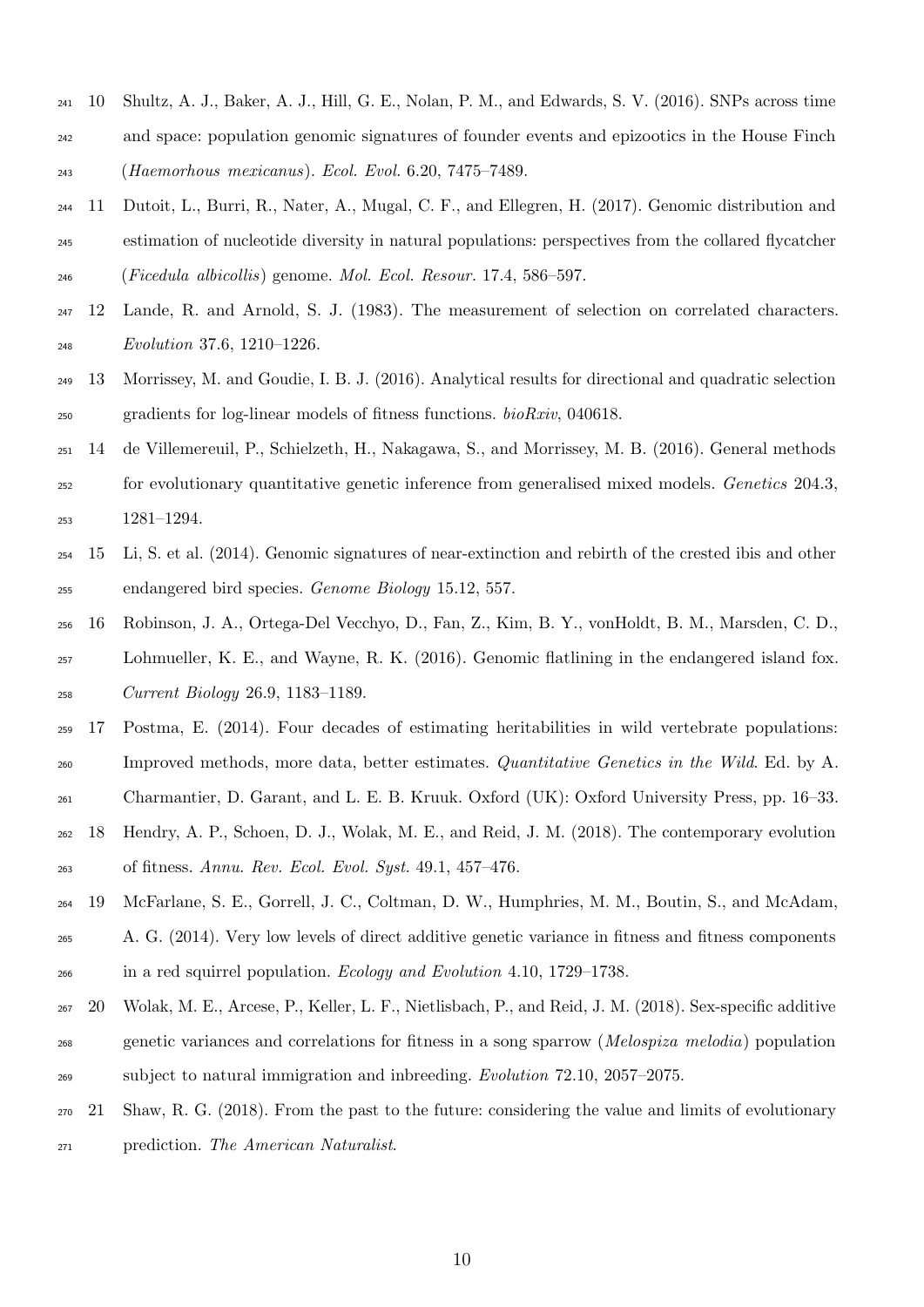- 22 de Villemereuil, P., Rutschmann, A., Ewen, J. G., Santure, A. W., and Brekke, P. (2018a). Can
- threatened species adapt in a restored habitat? No expected evolutionary response in lay date for  $_{274}$  the New Zealand hihi. Evol. Appl.
- 23 Ewen, J. G., Armstrong, D., and Lambert, D. M. (1999). Floater males gain reproductive success through extrapair fertilizations in the stitchbird. Anim. Behav. 58.2, 321–328.
- 24 Brekke, P., Ewen, J. G., Clucas, G., and Santure, A. W. (2015). Determinants of male floating behaviour and floater reproduction in a threatened population of the hihi ( Notiomystis cincta ). Evol. Appl. 8.8, 796–806.
- 25 Richardson, K. M. and Ewen, J. G. (2016). Habitat selection in a reintroduced population: social effects differ between natal and post-release dispersal. Anim. Conserv. 19.5, 413–421.
- 26 IUCN (2016). Notiomystis Cincta: BirdLife International: The IUCN Red List of Threatened Species 2017: E.T22704154A118814893.
- 27 Hutter, C. M., Schug, M. D., and Aquadro, C. F. (1998). Microsatellite variation in Drosophila melanogaster and Drosophila simulans: a reciprocal test of the ascertainment bias hypothesis. Mol. Biol. Evol. 15.12, 1620–1636.
- 28 Lynch, M. and Walsh, B. (1998). Genetics and Analysis of Quantitative Traits. Sunderland, Massachussets (US): Sinauer Associates.
- 29 Mittell, E. A., Nakagawa, S., and Hadfield, J. D. (2015). Are molecular markers useful predictors of adaptive potential? Ecol. Lett. 18.8, 772–778.
- 30 Keller, L. F. and Waller, D. M. (2002). Inbreeding effects in wild populations. Trends Ecol. Evol. 17.5, 230–241.
- 31 Frankham, R. (2015). Genetic rescue of small inbred populations: meta-analysis reveals large and consistent benefits of gene flow. Mol. Ecol. 24.11, 2610–2618.
- 32 Chen, N., Cosgrove, E. J., Bowman, R., Fitzpatrick, J. W., and Clark, A. G. (2016). Genomic consequences of population decline in the endangered Florida scrub-jay. Current Biology 26.21, 2974–2979.
- 33 Lynch, M. and Hill, W. G. (1986). Phenotypic evolution by neutral mutation. Evolution 40.5, 915–935.
- 34 Houle, D. (1989). The maintenance of polygenic variation in finite populations. Evolution 43.8, 1767–1780.
- 35 Lacy, R. C. (1989). Analysis of founder representation in pedigrees: Founder equivalents and founder genome equivalents. Zoo Biol. 8.2, 111–123.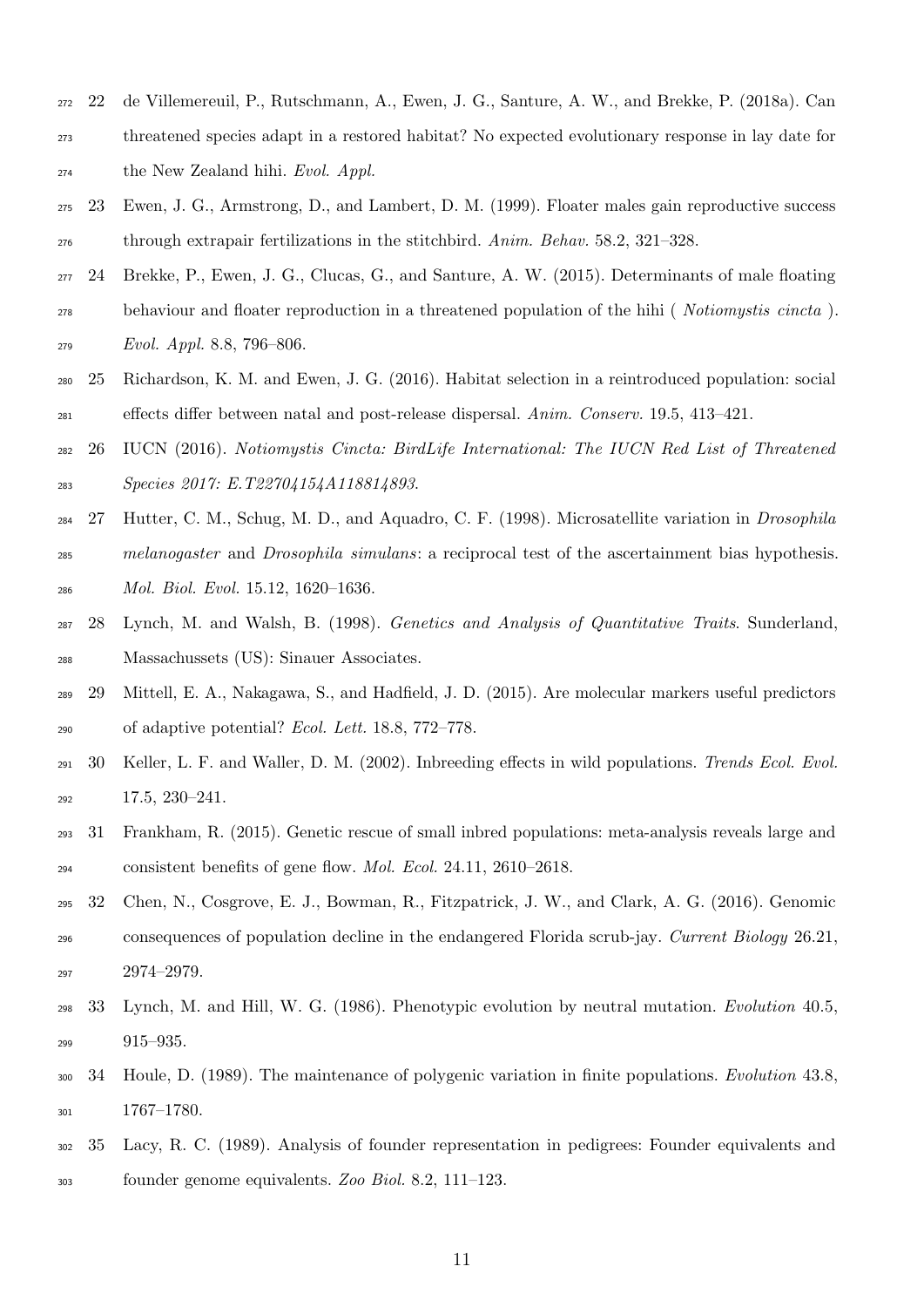- 36 Haig, S. M., Ballou, J. D., and Derrickson, S. R. (1990). Management options for preserving genetic diversity: reintroduction of Guam rails to the wild. Conserv. Biol. 4.3, 290–300.
- 37 Castro, I., Minot, E. O., and Alley, J. C. (1994). Feeding and breeding behaviour of hihi or stitchbirds Notiomystis cincta recently transferred to Kapiti Island, New Zealand, and possible <sup>308</sup> management alternatives. Reintroduction Biology of Australian and New Zealand Fauna. Ed. by M. Serena. Chipping Norton, NSW: Surrey Beatty & Sons Pty Ltd, pp. 121–128.
- 38 Ewen, J. G. and Armstrong, D. P. (2000). Male provisioning is negatively correlated with attempted extrapair copulation frequency in the stitchbird (or hihi). Anim. Behav. 60.4, 429–433.
- 39 Brekke, P., Cassey, P., Ariani, C., and Ewen, J. G. (2013). Evolution of extreme-mating behaviour: patterns of extrapair paternity in a species with forced extrapair copulation. Behav. Ecol. Sociobiol. 67.6, 963–972.
- 40 Richardson, D. S., Jury, F. L., Blaakmeer, K., Komdeur, J., and Burke, T. (2001). Parentage as-
- signment and extra-group paternity in a cooperative breeder: the Seychelles warbler (Acrocephalus sechellensis). Mol. Ecol. 10.9, 2263–2273.
- 41 Brekke, P., Dawson, D. A., Horsburgh, G. J., and Ewen, J. G. (2009). Characterization of microsatellite loci in the hihi Notiomystis cincta (Notiomystidae, Aves). Mol. Ecol. Resour. 9.4, 1255–1258.
- 42 Brekke, P., Wang, J., Bennett, P. M., Cassey, P., Dawson, D. A., Horsburgh, G. J., and Ewen, J. G. (2012). Postcopulatory mechanisms of inbreeding avoidance in the island endemic hihi (Notiomystis cincta). Behav. Ecol. 23.2, 278–284.
- 43 Andrews, S. (2014). FASTQC: A Quality Control Tool for High Throughput Sequence Data.
- 44 Bolger, A. M., Lohse, M., and Usadel, B. (2014). Trimmomatic: a flexible trimmer for Illumina sequence data. Bioinformatics 30.15, 2114–2120.
- 45 Luo, R. et al. (2012). SOAPdenovo2: an empirically improved memory-efficient short-read de novo assembler. GigaScience 1.1, 18.
- 46 Baird, N. A., Etter, P. D., Atwood, T. S., Currey, M. C., Shiver, A. L., Lewis, Z. A., Selker, E. U.,
- Cresko, W. A., and Johnson, E. A. (2008). Rapid SNP discovery and genetic mapping using <sup>331</sup> sequenced RAD markers. *PLoS ONE* 3.10, e3376.
- 47 Catchen, J. M., Amores, A., Hohenlohe, P., Cresko, W., and Postlethwait, J. H. (2011). Stacks: Building and Genotyping Loci De Novo From Short-Read Sequences. G3 1.3, 171–182.
- 48 Li, H. and Durbin, R. (2009). Fast and accurate short read alignment with Burrows-Wheeler transform. Bioinformatics 25.14, 1754–1760.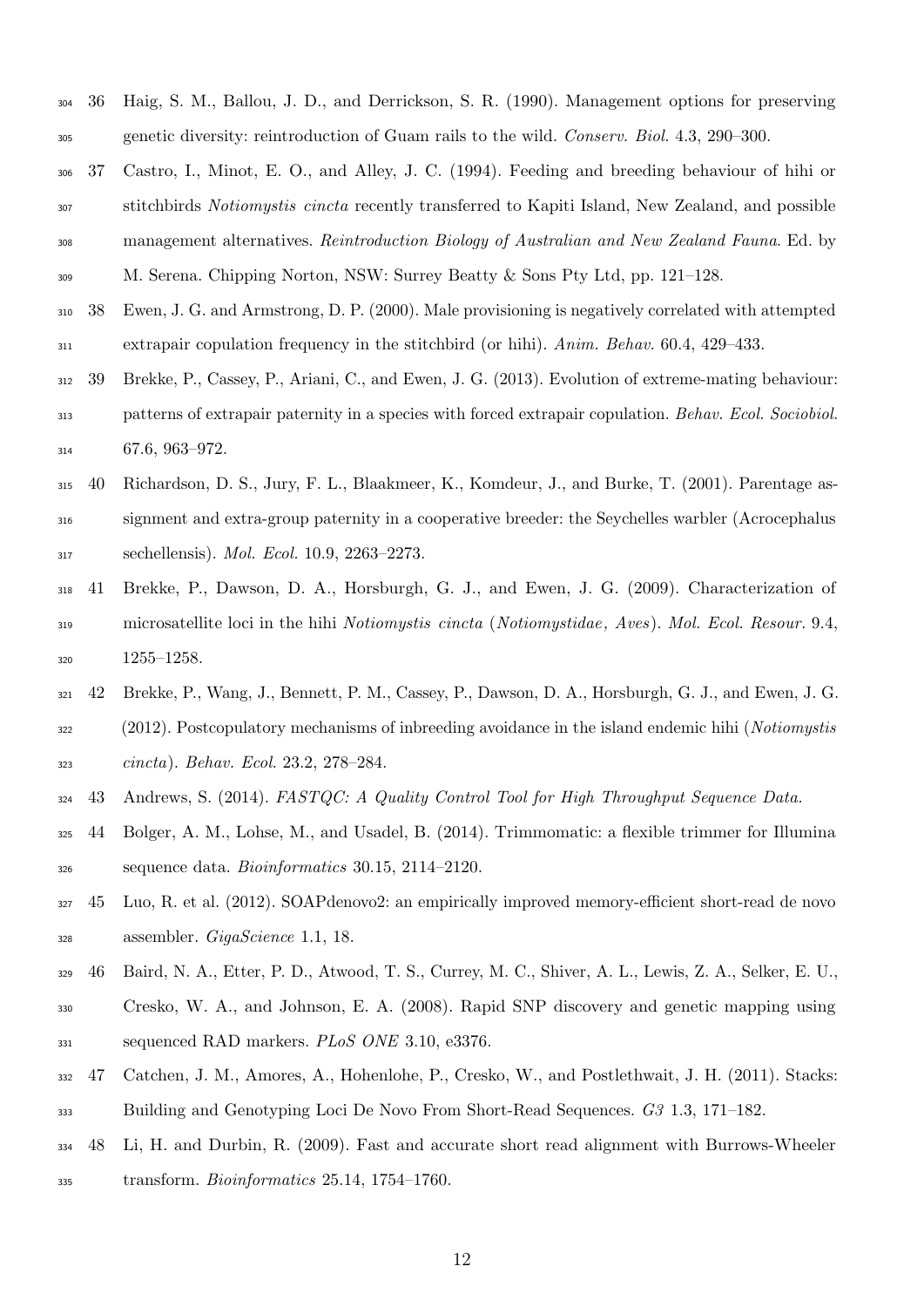- 49 Li, H. (2011). A statistical framework for SNP calling, mutation discovery, association mapping and population genetical parameter estimation from sequencing data. Bioinforma. Oxf. Engl. 27.21, 2987–2993.
- 339 50 Danecek, P. et al. (2011). The variant call format and VCF tools. *Bioinformatics* 27.15, 2156–2158.
- 51 Hadfield, J. D. (2010). MCMC methods for multi-response generalized linear mixed models: the MCMCglmm R package. J. Stat. Softw. 33.2, 1–22.
- 52 Heidelberger, P. and Welch, P. D. (1981). A spectral method for confidence interval generation and run length control in simulations. Commun. ACM 24.4, 233–245.
- 53 Plummer, M., Best, N., Cowles, K., and Vines, K. (2006). CODA: Convergence diagnosis and output analysis for MCMC. R News 6.1, 7–11.
- 54 Low, M. and Prt, T. (2009). Patterns of mortality for each life-history stage in a population of the endangered New Zealand stitchbird. J. Anim. Ecol. 78.4, 761–771.
- 55 de Villemereuil, P., Morrissey, M. B., Nakagawa, S., and Schielzeth, H. (2018b). Fixed effect 349 variance and the estimation of repeatabilities and heritabilities: Issues and solutions. J. Evol. Biol. 31.4, 621–632.
- 56 Houle, D. (1992). Comparing evolvability and variability of quantitative traits. Genetics 130.1, 195–204.
- 353 57 Hansen, T. F., Plabon, C., and Houle, D. (2011). Heritability is not evolvability. Evol. Biol. 38.3, 258.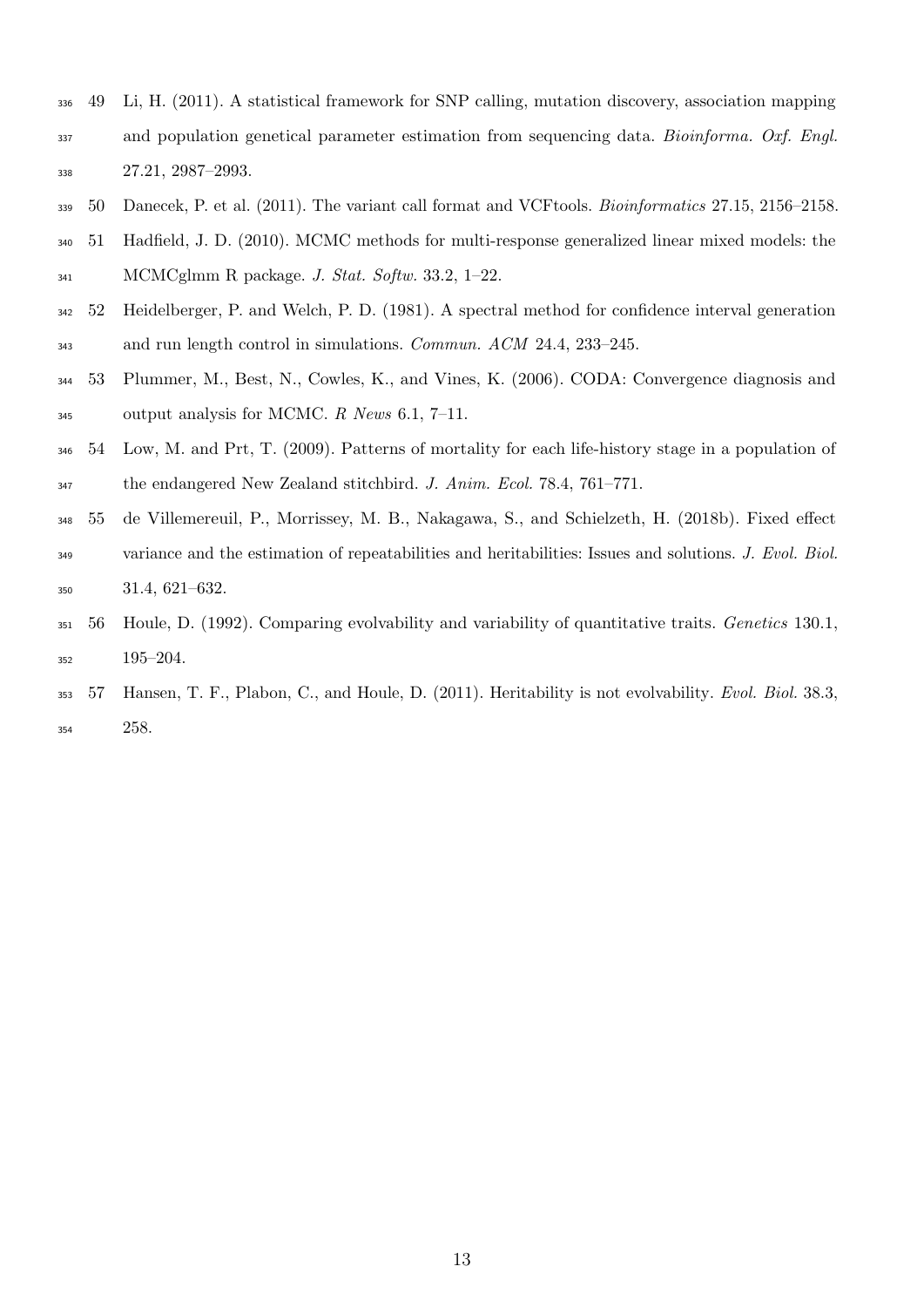**Figure 1:** Nucleotide diversity ( $\pi$ , red) and proportion of polymorphic sites (blue) for the hihi populations (Both pop: Both populations; Tiri. Mat.: Tiritiri Matangi; Hau.-o-Toi: Te Hauturu-o-Toi) along with estimates for other species (Florida scrub-jay Aphelocoma coerulescens, blue tit Cyanistes caeruleus, great tit Parus major, collared flycatcher Ficedula albicollis, house finch Haemorhous mexicanus, purple finch Haemorhous purpureus, Cassin's finch Haemorhous cassinii) identified in the literature [N. Chen, pers. comm. for the Florida Scrub-Jay data, C. Perrier, pers. comm. for the tit data, 7–11]. Nucleotide diversity for the collared flycatcher is a weighted average of autosomes and the Z-chromosome estimates from [11], considering the latter represents 6% of the genome. Error bars symbolising the standard error (computed using leave-one-out jackknife on the individuals) are provided for the hihi only. See more information on individual heterozygosity in Figure S1.

Figure 2: Point estimate and 95% credible/confidence intervals (CI) of the heritability (top-panel, point estimate is the posterior mode), linear (middle-panel) and non-linear standardised selection gradients (bottom-panel) for each of the studied traits. The selection gradients for the probability of recruitment are not calculated, as the fact that all non-recruits have a fitness of 0 creates numerical complications. Sample sizes are (from left to right) 2,098, 2,098, 2,098, 2,288, 2,183, 1,371, 581, 1,259, 1,383, 1,358 and 1,244. More details are available in Figure S2, Figure S3, Table S1, Table S2 and Table S3.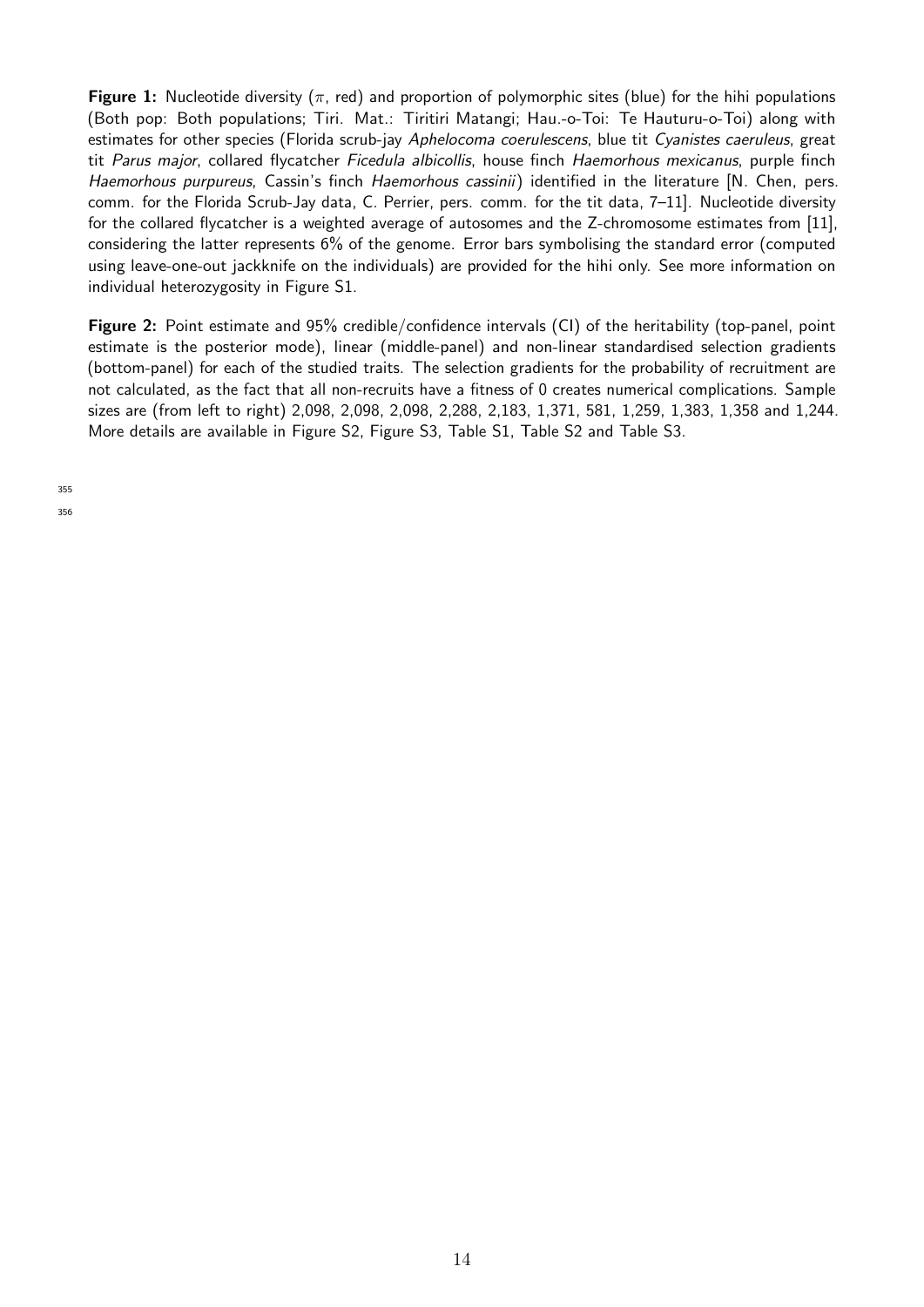Table 1: Quantitative genetic analysis of fitness (lifetime reproductive success) using a zero-inflated Poisson. The results are shown separately for the zero-inflated (binomial) and the Poisson part of the model. All statistics (Pop. Mean : population mean,  $V_{\sf P}$ : phenotypic variance,  $V_{\sf A}$ : additive genetic variance,  $h^2$ : heritability and  $I_A$ : evolvability) were computed on the observed data scale. Estimates are reported as posterior mode (posterior median) [95% credible interval].

|                                           | Model part   Pop. Mean | $V_{\text{P}}$  | $V_{\rm A}$             |                     | ĪΑ                   |
|-------------------------------------------|------------------------|-----------------|-------------------------|---------------------|----------------------|
| Zero-infl. part $\vert 0.759(0.76) \vert$ |                        | 0.183(0.18)     | 1.29E-5 (6E-4)          | 0.00011(0.0033)     | 3.21 $E=5(0.001)$    |
|                                           | $[0.68 - 0.82]$        | $[0.15 - 0.22]$ | $[1.4$ E-11 - $0.0038]$ | $[7.8E-11 - 0.022]$ | $[2.3E-11 - 0.0065]$ |
| Poisson part                              | 8.14(8.4)              | 151(146)        | 0.0078(0.73)            | 4.97E-5 $(0.0045)$  | 0.000587(0.01)       |
|                                           | $[5.9 - 12]$           | $[49 - 479]$    | $[2.3E-10 - 5.7]$       | $[1.3E-12 - 0.034]$ | $[3E-12 - 0.077]$    |

357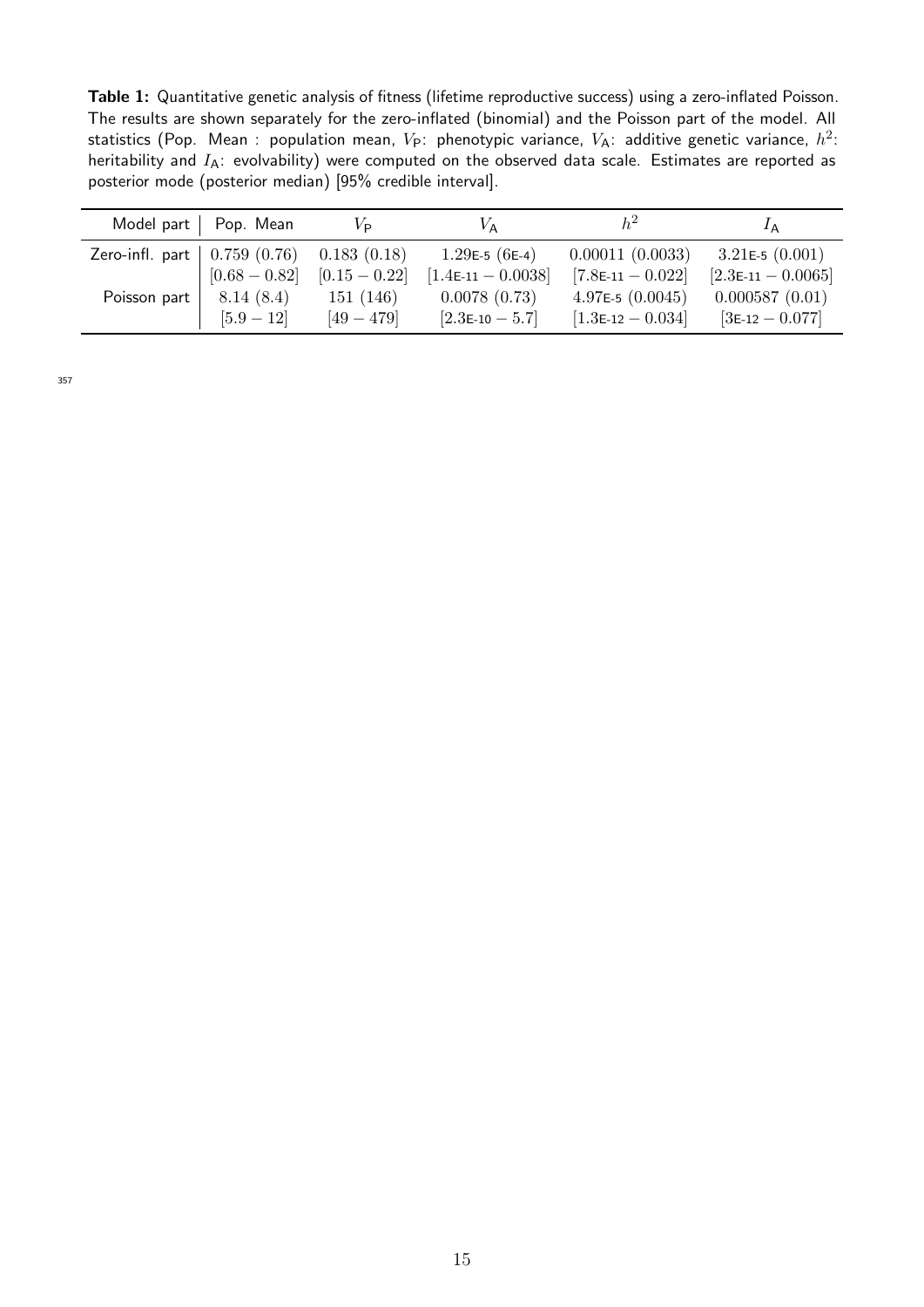## 358 STAR\*Methods

### 359 Contact for reagent and resource sharing

 Further information and requests for resources and reagents should be directed to and will be fulfilled by the Lead Contact, Pierre de Villemereuil (bonamy@horus.ens.fr).

### 362 Experimental model and subiect details

 The remnant hihi population on Te Hauturu-o-Toi (Little Barrier Island; 3612'S, 17505'E) is largely left unmanaged beyond ensuring the island stays mammalian predator free. Monitoring is limited. In contrast, the hihi population on Tiritiri Matangi (3636'S, 17453'E) is intensively managed and has been closely monitored since its establishment in 1995. All birds are individually identifiable (colour rings added almost exclusively as nestlings) and all nesting attempts known, as hihi nest almost exclusively in nest boxes. Dispersal is not possible between the populations. Hihi feed on a mix of fruits, nectar and small invertebrates [37], but are also provided with supplementary food (20% by mass sugar water) on Tiritiri Matangi. Hihi usually reproduce in their first year, during the austral spring and summer [September to February, 37]. Females lay clutches ranging from three to five eggs and can produce multiple clutches within a season although normally only one or two are successful. Despite males providing around 30% of the care during rearing [38], extra-pair paternity in this species is widespread. Around 60% of chicks within a brood are sired by extra-pair males [39]. Prior to whole genome and RAD sequencing, hihi blood samples stored in ethanol were extracted at the Natural Environmental Research Council Biomolecular Analysis Facility (Sheffield, United Kingdom) using an ammonium acetate protocol [40], and quantified using a DNA fluorometer (Hoefer DynaQuant200) after being assessed for quality on an agarose gel.

### 379 Method details

**Pedigree reconstruction** Systematic blood-sampling and genotyping at 18 microsatellite markers and two sex-specific loci for Tiritiri Matangi individuals began in 2004 [41], allowing us to reconstruct the paternities accounting for possible extra-pair copulations, following [42]. Because blood sampling was only initiated in the 2003/2004 breeding season, information relating to the genetic sire of individuals born previously is missing. For these individuals, we considered the information as missing, rather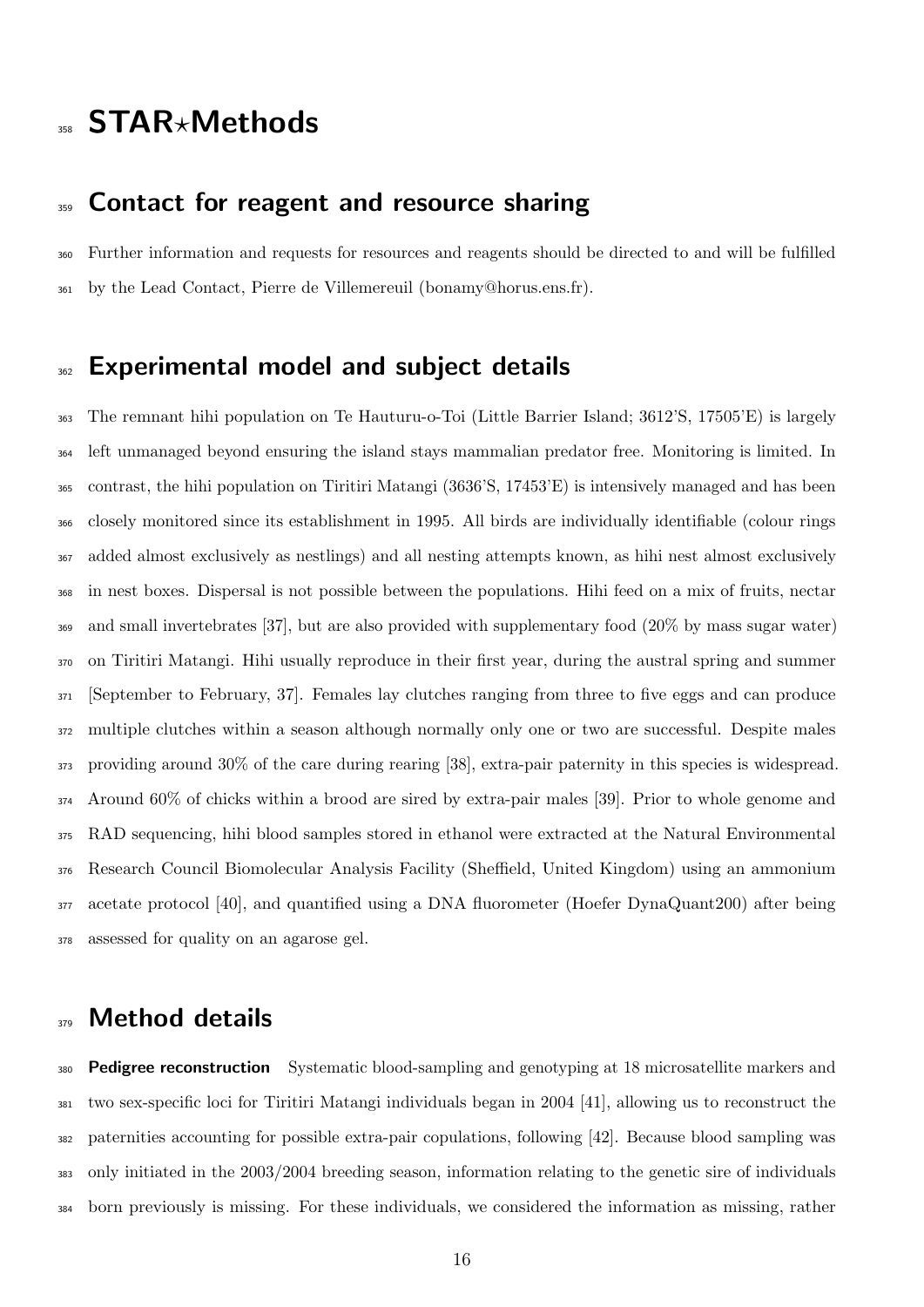**Genome assembly** Low coverage whole genome sequencing of ten birds (a subset of the samples used in RAD sequencing below) was used to assemble a draft hihi genome, with seven of the samples sourced from Te Hauturu-o-Toi and the remainder from Tiritiri Matangi. Samples were multiplexed and two PCR-free DNA libraries were prepared by New Zealand Genomics Limited and used to generate 100bp paired-end illumina reads over two lanes of Illumina HiSeq sequencing. This resulted in a total of 879,894,554 reads with a median of 89,508,541 per sample. Sequence quality was assessed using FastQC [43]. Adapters and poor quality reads were removed with Trimmomatic-0.33 [44] under strict conditions (ILLUMINACLIP:TruSeq3-PE-2.fa:2:30:10, LEADING:3, TRAILING:3, SLIDINGWINDOW:4:20, MINLEN:70, CROP:110); over-represented reads identified in FastQC were also removed by appending them to the TruSeq3-PE-2.fa file. Sample 10, an individual from Te Hauturu-o-Toi and the sample with the most reads (126,397,278), was used to run SOAPdenovo2 version 1.5.14 [45] at kmer sizes ranging from 25 - 95. The optimum kmer length of 36 bases was determined by N50 value and length of assembly and was used in subsequent assemblies. Each of the samples was assembled using SOAPdenovo2 with kmer 36 and insert size 210. Following assembly, sample 10 was also assessed to have the highest quality assembly, with a total genome size of 1,002,019,675 bases, an N50 of 1928, and 3,024,992 contigs ranging in length from 32 to 24,819 bases, and consequently this assembly was chosen as the draft hihi reference genome.

**RAD sequencing** We used RAD sequencing [46] to obtain sequences from 26 individuals from Te Hauturu-o-Toi and 5 individuals from Tiritiri Matangi. The unbalanced sampling is explained by the fact that the RAD sequencing was initially used to detect SNPs to design a SNP chip, targetting the 406 diversity in the Te Hauturu-o-Toi source population. Samples were standardised to  $\simeq 50$ ng/uL and then sent to Floragenex Inc. for RAD sequencing following Baird et al. [46]. Extracted DNA was <sup>408</sup> digested with SbfI, and barcodes and adaptors ligated. One sample was replicated, and a *Saccharomyces* <sup>409</sup> bayanus (yeast) control sample included, for a total of 33 independently indexed libraries. Libraries were pooled for sequencing across two lanes of Illumina HiSeq 2000, generating 257,833,998 reads of 411 101 bases. The reads were processed and cleaned using the STACKS software [47] (process\_radtags with options -e sbfI -c -q -s 15). They were then mapped on the reference genome (Sample 10 above) using the mem procedure of the Burrows-Wheeler alignment tool [bwa with default options, 48]. Alignements were filtered for being mapped with a quality of 60. They were then stacked using the mpileup of the bcftools suite [again using default parameters 49]. Sites with phred-scale quality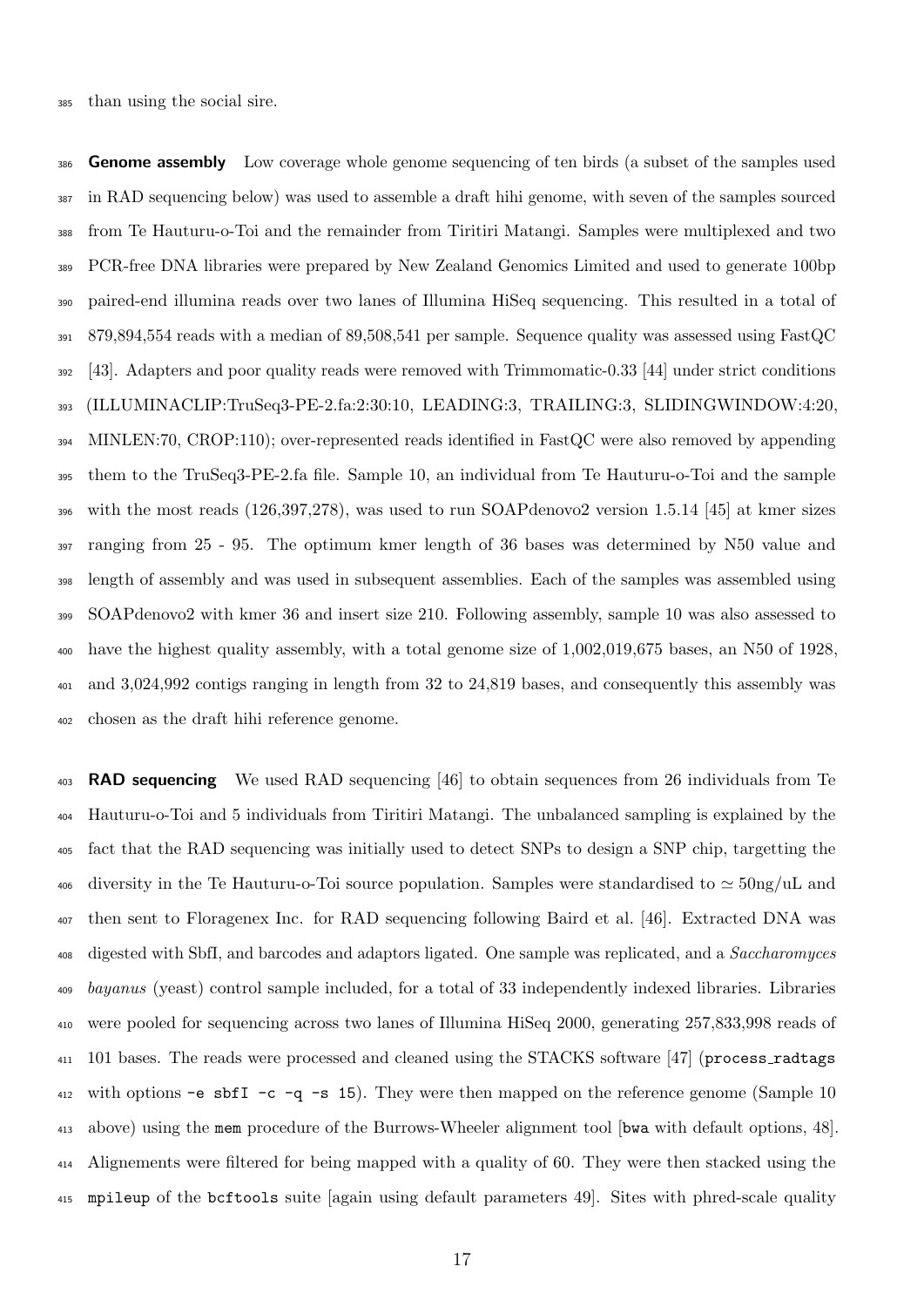scores below 20 were discarded. Individual genotypes with read depth below 10 or allelic depth below 5 were considered as missing. Only sites without missing values were kept for each of the sub-samples (total: 753, 920 sites; only Te Hauturu-o-Toi: 855, 845 sites; or only Tiritiri Matangi: 2, 793, 318). Our results however are unchanged when using only sites with no missing values or allowing 30% of missing 420 values (maximum relative change of  $5\%$ ).

 Phenotypic information During the breeding season, all active nest boxes are inspected every few days. The identity of the occupying male and female are recorded, along with the date of egg laying, hatching and fledging, with the corresponding number of eggs/chicks each time. We used these data to derive the number of eggs laid, lay date, hatching success (proportion of eggs hatched), fledging success (proportion of fledged individuals) and time to fledge (time elapsed between lay date and fledging date). Nestling morphological measures are taken (mass, tarsus length and head-to-bill length) and individuals colour-ringed at 21 days of age. We used the pedigree information to derive the following life-history traits: probability of being recruited into the breeding population, adult longevity (number of years survived after the first breeding season post-fledging), and age at first reproduction. Fitness was measured as the total number of offspring fledged over an individual's lifetime (lifetime reproductive success, 0 for individuals that never bred) or from each clutch (number of fledglings) for the breeding data. We removed individuals that were still alive and breeding, and therefore without a complete lifetime reproductive success measure, from the individual fitness measures. Individual and breeding data were collected from the 1995/1996 to 2014/2015, and from the 1997/1998 to 2014/2015 breeding seasons respectively.

### 436 Quantification and statistical analysis

**Genetic analysis** From the RAD sequencing data, the average *per-site* nucleotide diversity and proportion of polymorphic sites were computed using VCFtools [50].

**Quantitative genetics models** To estimate quantitative genetic parameters on the Tiritiri Matangi population, we used the phenotypic and pedigree information to run generalised linear mixed models, known as animal models, using the R package MCMCglmm [51]. For all traits, the fixed effects of sex, fledgling mass (for individual data, i.e. morphological and life-history traits), clutch number in the season, dam age and laying date (for breeding data) and clutch size (for both) were, when relevant, tested for significance (using the pMCMC value inferred by MCMCglmm) and included in the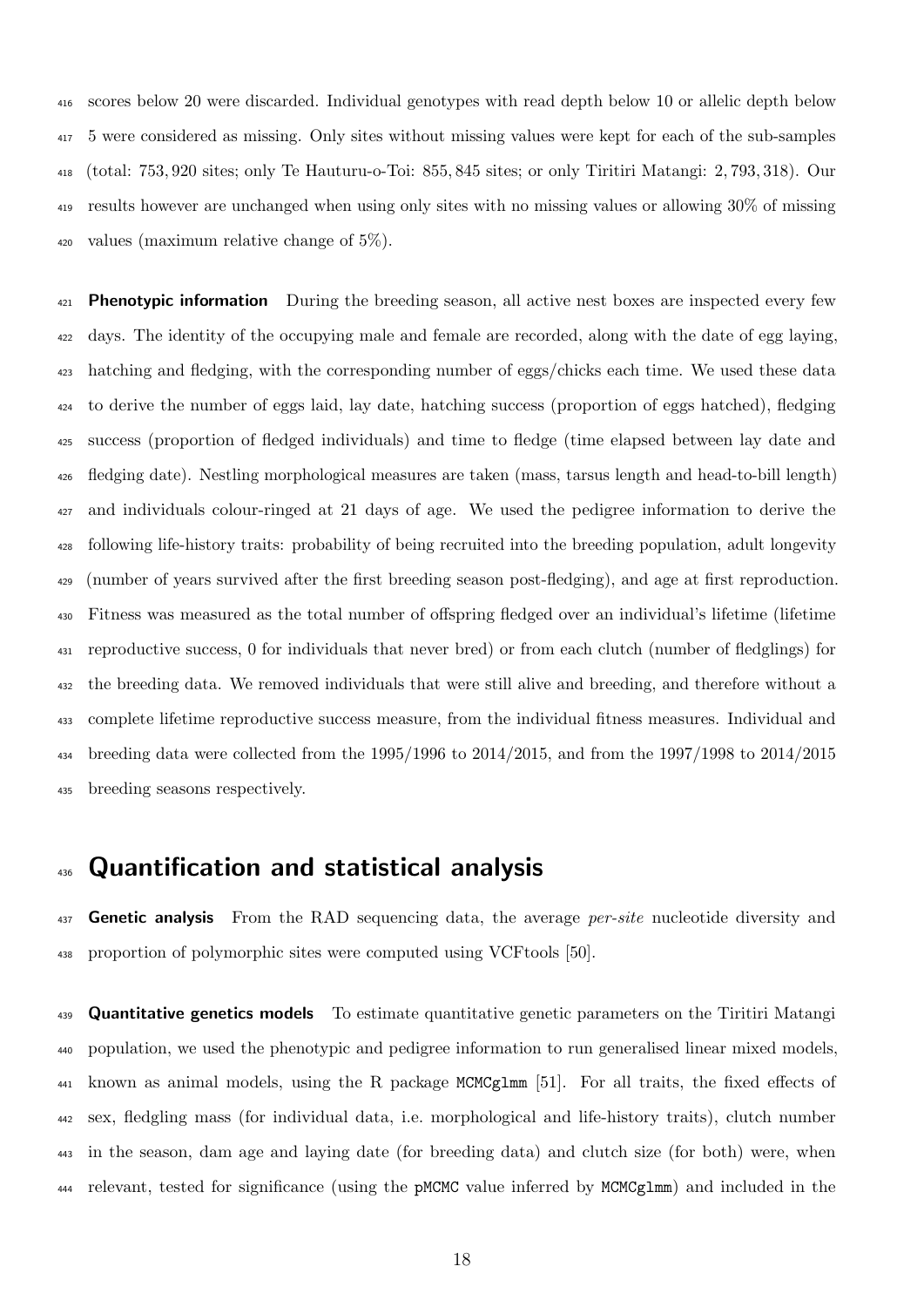mixed model if significant (see Table S2). For the individual traits, random effects included additive genetic effect (using the pedigree information), identity of the dam, identity of the social sire, year (i.e. year corresponding to the start of breeding season) and month of birth. For the breeding traits, random effects included additive genetic effect, identity of the breeding female (accounting for repeated measures), identity of the male mate and year (see above) of the breeding event. The error distributions (Gaussian, Poisson with a log link, or binomial with a probit link) were chosen to fit each trait (see Table S2). The number of iterations and the thinning interval were chosen for each model so as to ensure that the MCMC effective sample sizes for all parameters of the model were above 1,000; and were increased if this was not the case. As a result, our minimum MCMC effective sample size is 2,130. Burn-in was set to a minimum of 3,000 iterations and convergence was checked using the Heidelberger and Welch [52] convergence test as implemented in the coda R package [53]. Burn-in was increased until convergence was reached. Whenever possible, we performed father-son, mother-daughter and parent-offspring regressions. For breeding traits, only mother-daughter regressions were possible. Such regressions were not possible for the probability of recruitment and hatching and fledgling success, as there was no variation in the parent population since, by definition, all were recruited. Finally, we performed a quantitative genetic analysis of fitness (measured as lifetime reproductive success as stated above), in order to measure the adaptive potential in its strictest sense (i.e. standardised measure of additive genetic variance of fitness). To do so, we used a zero-inflated Poisson model with independent parameters on the latent traits corresponding to the zero-inflated binomial and Poisson processes. The zero-inflation is mainly due to low survival to reproduction [54]. A model including genetic and environmental correlations between the two latent traits did not yield significant correlations.

466 Computation of the quantitative genetic parameters From the output of the animal models, quan- $_{467}$  titative genetic parameters (population mean, phenotypic variance  $V_{P}$ , additive genetic variance  $V_{A}$  and 468 heritability  $h^2$ ) were computed using the QGglmm R package [14], using the relevant error distribution for each trait and integrating over the posterior distribution of each parameter. The variances from all random effects were used in the computation of the total phenotypic variance. Note also that the values <sup>471</sup> computed for  $V_P$  and thus  $h^2$  account for the variance explained by fixed effects [55]. Where relevant for the trait (i.e. not for non-Gaussian traits nor for laying date, for which the population mean is too arbitrary for  $CV_A$  to be meaningful), the coefficients of variation of the additive genetic variance  $(CV_A)$  were computed as the square-root of the additive genetic variance divided by the population mean,  $_{475}$  multiplied by 100. For fitness (lifetime reproductive success), we also estimated the evolvability  $I_A$  ( $V_A$ divided by the squared population mean) as a standardised measure of adaptive potential [56, 57].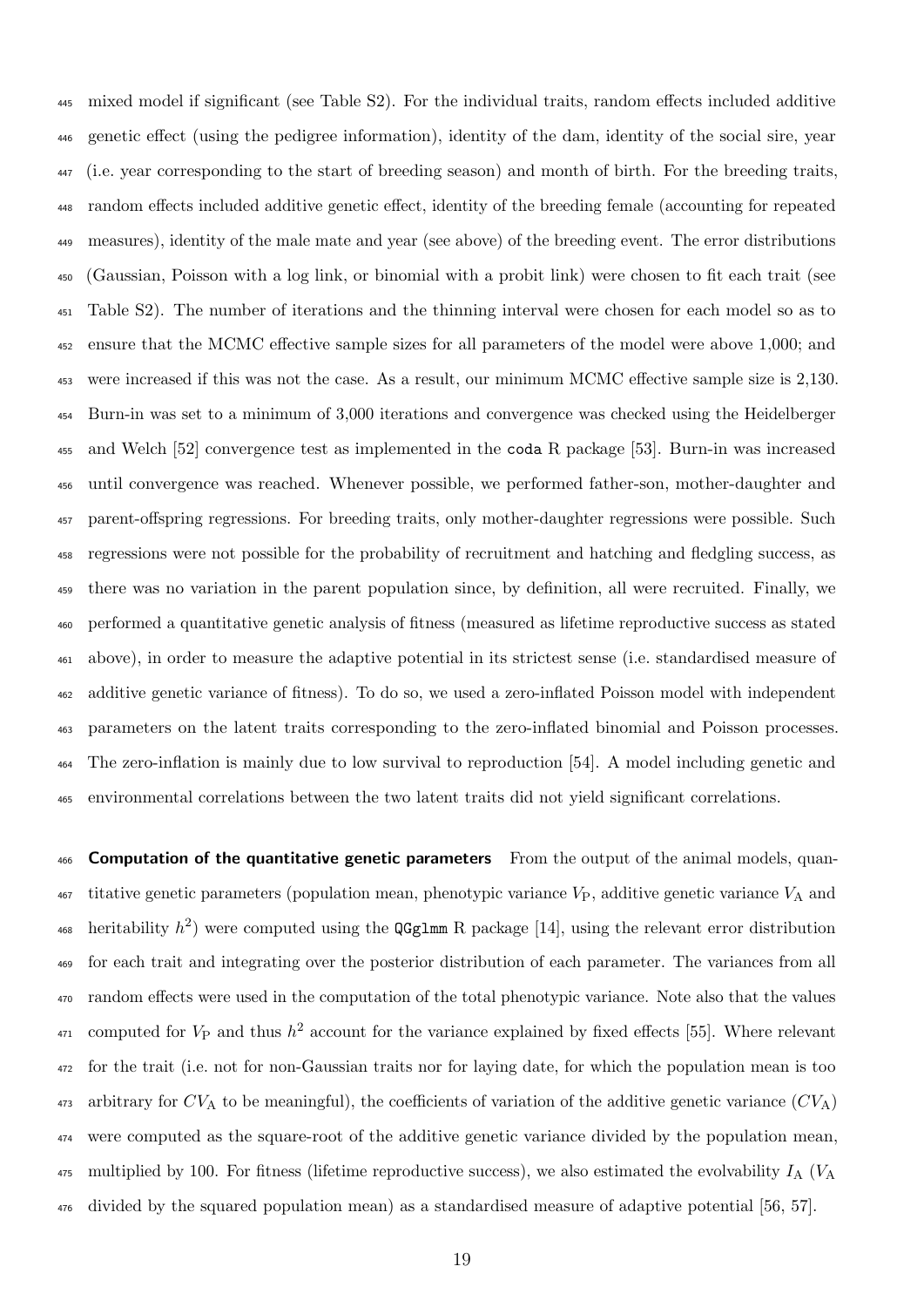Estimation of selection Selection gradients were computed for each trait, centred to a mean of 0 and scaled to a variance of 1. We used a Poisson generalised linear model (as implemented in the glm R function of the stats package) to account for the skewed and discrete nature of fitness and computed the gradients and their standard-errors based on [13].

**Simulation analysis** In order to assess the ability of our sampling design (i.e., sample size, along with the pedigree data structure) to estimate small, but substantial heritabilities, we performed a simulation analysis. We used the pedigree of the Tiritiri Matangi hihi population to simulate traits according to  $_{484}$  five different scenarios: (i) the trait is individual-based (all fledglings are measured once) and normally 485 distributed, typical of e.g. tarsus length; (ii) the trait is breeding-based (only breeding females are measured, but with 3 measures per female) and normally distributed, typical of e.g. laying date; (iii) the trait is individual-based (all individuals are measured once) and binary (typical of e.g. recruitment status); (iv) the trait is breeding-based and binary (i.e. composed of zeros and ones, with 3 measures 489 per female), typical of e.g. hatching success and  $(v)$  a zero-inflated Poisson trait with latent mean and variance comparable to our fitness trait. Because heritability below an arbitrary threshold of 0.1 would be regarded as small (close to 0.1) to inconsequential (close to 0), we decided to use 0.1 as the simulated heritability. For the binary trait, parameters were set so that the heritability on the 493 observed data scale (rather than the latent scale or liability) was 0.1. Since scenario (v) was about detecting additive genetic variance of fitness and the heritability is not the best measure for this trait [57], we used an evolvability (or additive genetic variance of relative fitness) of 0.01 for the Poisson process, which corresponds to a heritability of 0.04. Since the meaning of evolvability for binomial 497 traits is less obvious, we kept a heritability of 0.1 for this (part of the) trait in scenario  $(v)$ , which would correspond to an evolvability of 0.03. As a result of using the pedigree from our study, the sample sizes of each simulated scenario closely followed ours (see simulation code hosted in Dryad). Additionally, in order to follow the structure of our fitted models and account for the precision lost by  $_{501}$  adding random effects, we simulated the effects of social sire, dam and year of birth for scenario  $(i)$ . *(iii)* & *(v)* and of individual ID (permanent environment), mate ID and year of breeding for scenarios  $\frac{1}{503}$  (ii) & (iv). All of the simulated effects were added as random effects in the fitted models. The variance of those random effects were set equal to 1, with a residual variance of 1.5 for the Gaussian trait and a "residual" variance of 1 (as it is fixed for MCMCglmm) for binary traits. Each scenario consisted of 100 replicates, fitted in MCMCglmm, for which we computed the posterior mode, median and 95% credible interval of the estimated heritability.